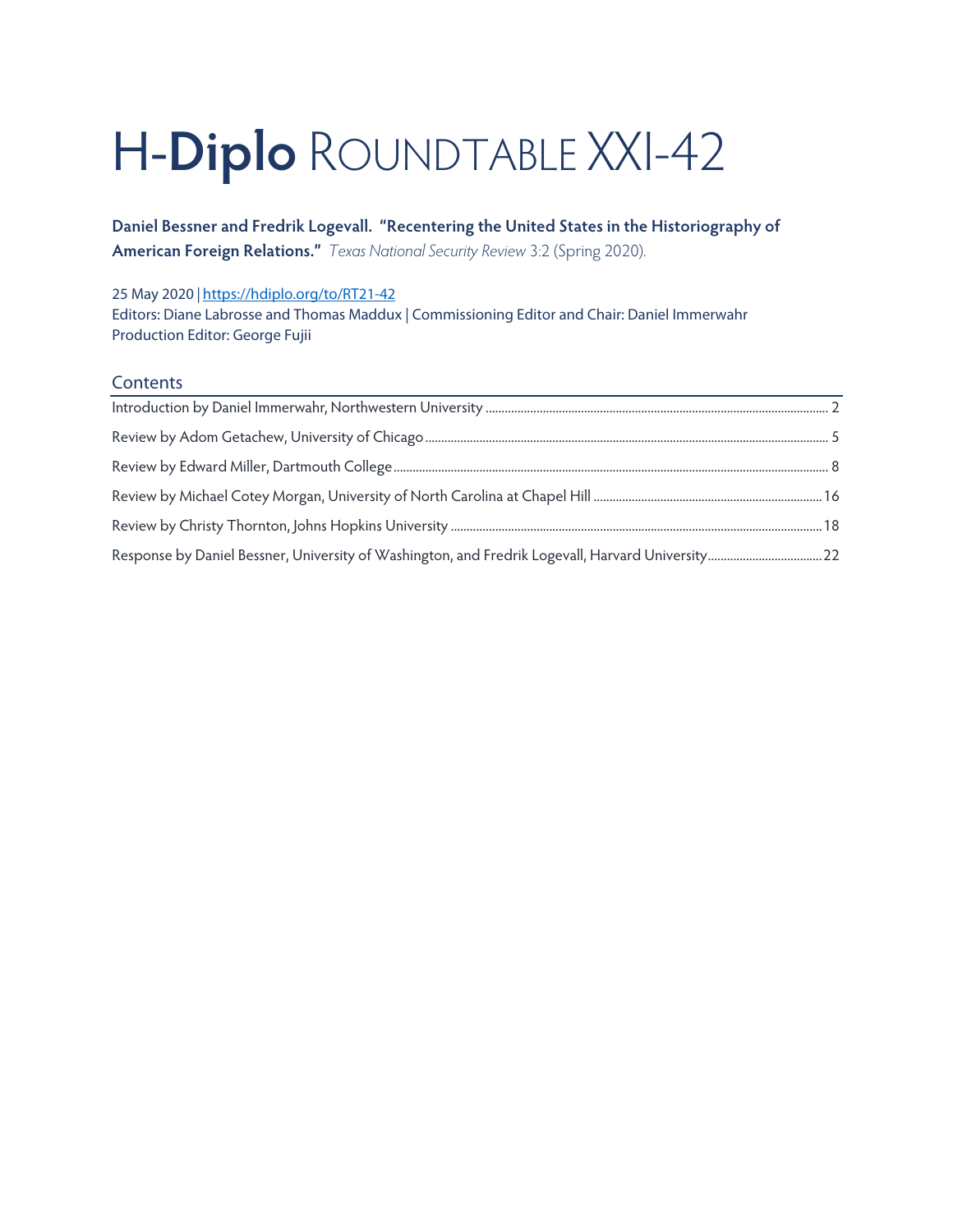## Introduction by Daniel Immerwahr, Northwestern University

<span id="page-1-0"></span>t is not typical for H-Diplo to publish a roundtable on an article. But Daniel Bessner and Fredrik Logevall's "Recentering the United States in the Historiography of American Foreign Relations" is not a typical article. Before it was published, it was already provoking hallway conversations at conferences. The Society for Historians of American The is not typical for H-Diplo to publish a roundtable on an article. But Daniel Bessner and Fredrik Logevall's<br>
"Recentering the United States in the Historiography of American Foreign Relations" is not a typical article. Surely the attention has been helped by the fact that both Bessner and Logevall are prominent figures: Bessner an up-andcoming young scholar with a polemical social media presence who helped advise the Bernie Sanders campaign on foreign policy; Logevall a recent past president of SHAFR and winner of the 2013 Pulitzer Prize in History for his book, *Embers of War*. [1](#page-1-1)

On its face, Bessner and Logevall's argument is modest—"extreme only in its moderation," writes Michael Cotey Morgan below. Since the 1990s, the study of U.S. foreign relations has expanded: it includes more studies of foreign causes and contexts for U.S. actions, more stress on transnational and nonstate actors. This has been "salutary," write Bessner and Logevall, who have "adopted international and transnational approaches" in their own work. But it has also, they argue, come at the cost of "downplaying" the domestic factors that are crucial to explaining why the United States "acted in the world as it did." They therefore call for a "rebalancing," for scholars not to lose sight of the importance of domestic factors and U.S. state actors.

The plea seems small, yet standing behind it is a controversial theory about U.S. power. Since World War II, Bessner and Logevall argue, the United States has had more power of nearly every sort than any other country "by a colossal margin." Within the international system, it has been the sun around which other countries are forced to orbit. This "overweening power" has granted the United States a unique immunity from the gravitational pull of other places. "Americans have not had to concern themselves with external realities to the degree that others around the world did—they could afford to remain parochial," Bessner and Logevall write. The inward-looking—one might even say narcissistic—aspect of U.S. power is why U.S. domestic factors are so important to understanding world history.

Writing histories that extend beyond the executive agencies of the federal government has been a way to bring non-elite and non-white actors into the narrative. Bessner and Logevall sympathize with this motive, but they are wary of its effects. They take as an example the Vietnam War, arguing that recent historiography has attributed "too much causal force for the war's course to local and transnational actors"—and too little to U.S. policymakers, who "bore major responsibility." The effect of emphasizing the agency of those beyond Washington has been to let the culprits off the hook for a war that claimed some three million lives.

This roundtable developed out of the debate that had been scheduled for SHAFR's canceled 2020 conference. As such, the participants were not randomly selected; the goal was to elicit critical perspectives. And they have, collectively, delivered. None of the critics disputes Bessner and Logevall's claim that researchers have strayed from studying U.S. policymaking and its domesticcauses. Their responses instead largely concern Bessner and Logevall's thesis concerning the "overweening power" of the United States and the degree to which it has insulated U.S. decisions from "external realities."

Starting at the core, Christy Thornton challenges the notion that U.S. policymakers operated in a bubble. Given the extraordinarily rapid ascent to primacy of the United States after World War II, she notes, why would we think that the country arrived on the international scene "already confident of the strategies and tools it [would] use to rule the world"? Turning to her research area of international development, Thornton argues that the United States selectively and

<span id="page-1-1"></span><sup>1</sup> Daniel Bessner, *Democracy in Exile: Hans Speier and the Rise of the Defense Intellectual* (Ithaca: Cornell University Press, 2018); Fredrik Logevall, *Embers of War: The Fall of an Empire and the Making of America's Vietnam* (Ithaca: Cornell University Press, 2012).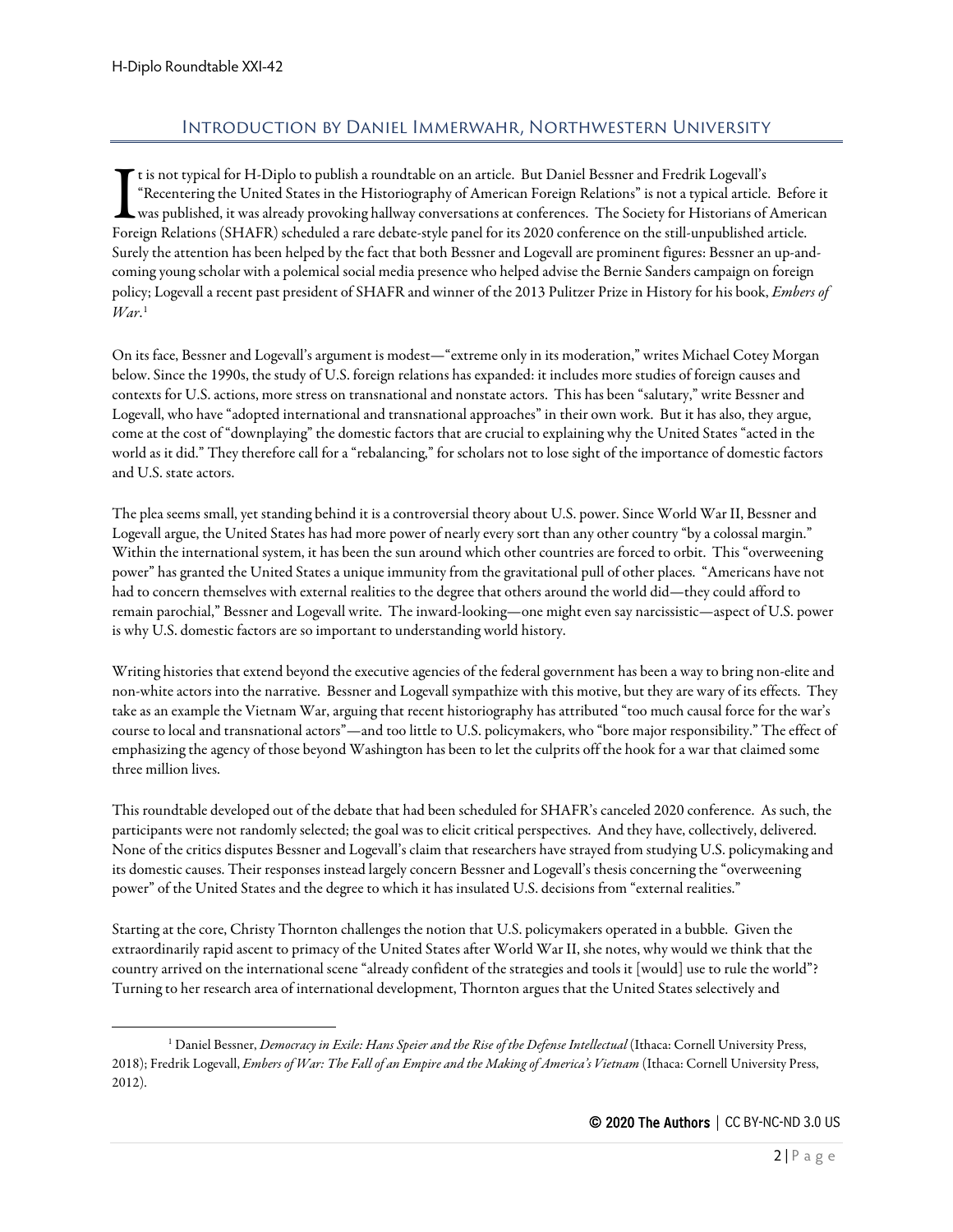strategically absorbed Latin American ideas as it sought to get a grasp on a complicated field.<sup>[2](#page-2-0)</sup> Thus, from the start, U.S. power was not entirely made in the U.S.A.

What is more, adds Adom Getachew, history has taken numerous twists since 1945, the moment when the United States towered most visibly over the rest of the planet. Since then, she argues, the country has not been an "unmoved mover." "Even the most powerful sovereign is not god," she writes, and in the case of the United States the limits of hegemonic control have been clear. The country has been rocked by "ruptures and periodic crises," most notably an "imperial unraveling" since the Cold War. It has thus frequently confronted "a political field not fully of its own making."[3](#page-2-1)

"A political field not fully of its own making" is also a theme that Edward Miller presses, too. On paper, the United States has been surely the single most powerful actor since 1945. But, Miller argues, power does not operate on paper, it works within a complex field of interactions in which a preponderance of military hardware or economic force might not determine the outcome. The Vietnam War—an area of expertise for Miller—is a clear example.<sup>[4](#page-2-2)</sup> Measured in bombs dropped, the United States should have won the war. But it lost, and to understand that one must appreciate that "Hanoi's ability to wage war *in Vietnam* was formidable." While Miller agrees heartily with Bessner and Logevall on the importance of paying attention to power, he writes that "placing *power*at the center of one's analysis is not the same as centering one's analysis on the *single most powerful actor.*" Miller argues that new trends in the field—not just new archives and topics should lead us to reject Bessner and Logevall's solar model of power "in which non-American people, places, cultures, and societies remain in the outer reaches" of the U.S.-centered system.

Morgan, of all the discussants, is the most willing to take Bessner and Logevall's article as a moderate call for balance rather than as a polemic. He does not object to the notion that U.S. domestic politics might be of great interest. Still, he points out that "even scholars who care only about American history, assume the supremacy of American power, and accept the primacy of domestic American politics must go beyond the United States."[5](#page-2-3) All the other respondents echo this sentiment, pointing out that no thick line separates the "domestic" from the "foreign" and emphasizing that causal arrows point in all directions.

Bessner and Logevall offer a robust, substantive response. They do not deny that U.S. power has encountered complications and limits, nor do they deny the agency of foreign actors and transnational movements. "Our argument is simply that international and transnational approaches should be complemented by a renewed emphasis on the domestic," they write. They suggest that their critics, in interpreting the article as rejecting transnational and international approaches altogether, are attacking a straw man.

Yet if Bessner and Logevall do not reject new methodological developments outright, they insist on putting them in perspective. "Scholars of American foreign relations must never allow the trees of local agency to force our gaze away from

<span id="page-2-1"></span><sup>3</sup> For Getachew's own account of a group of largely non-U.S. political actors challenging U.S. hegemony after 1945, see Adom Getachew, *Worldmaking after Empire: The Rise and Fall of Self-Determination* (Princeton: Princeton University Press, 2019).

<span id="page-2-2"></span><sup>4</sup> Edward Miller, *Misalliance: Ngo Dinh Diem, the United States, and the Fate of South Vietnam* (Cambridge: Harvard University Press, 2013).

<span id="page-2-3"></span><sup>5</sup> As Morgan does in his own work. See Michael Cotey Morgan, *The Final Act: The Helsinki Accords and the Transformation of the Cold War* (Princeton: Princeton University Press, 2018).

<span id="page-2-0"></span><sup>2</sup> Thornton's work is on display in Christy Thornton, "'Mexico Has the Theories': Latin America and the Invention of Development in the 1930s," in *The Development Century: A Global History*, ed. Stephen Macekura and Erez Manela (New York: Cambridge University Press, 2018), 263–282 and Christy Thornton, "A Mexican International Order?: Tracing the Hidden Roots of the Charter of Economic Rights and Duties of States," *Humanity* 9:3 (2018): 389-421.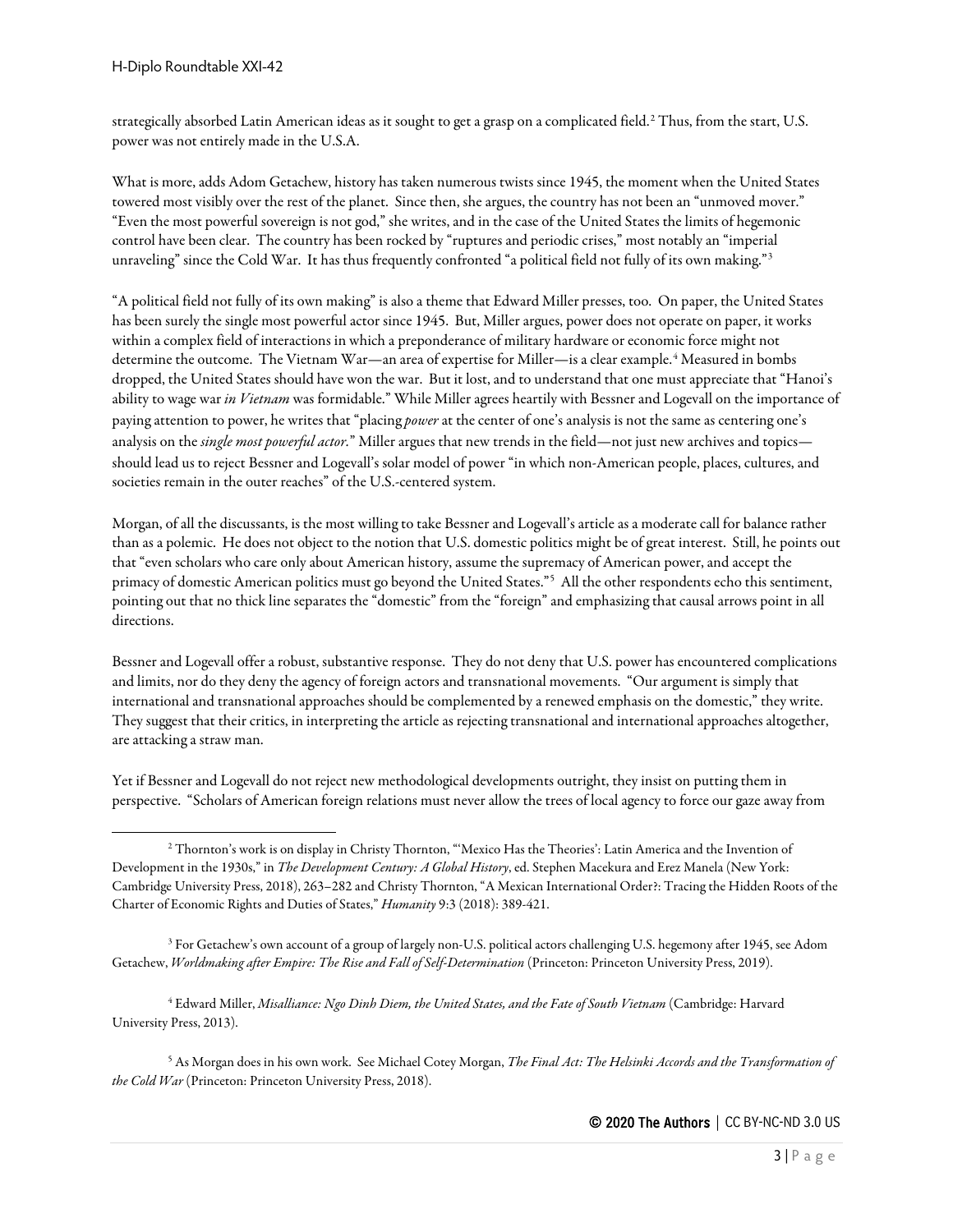the forest of U.S. primacy," they argue. Though that primacy expresses itself in many complex ways, it has "remained remarkably stable over time." To pull the focus away from that is to implicitly absolve the United States of responsibility. It is to portray it as "an empire of innocence."

As I hope readers will see, the ensuing conversation grapples with some of the deepest issues confronting scholars of U.S. and the world. It is an intellectually serious exchange among some of the top scholars in the field. The participants should be thanked for offering such a thought-provoking discussion.

#### Participants:

Daniel Bessner is the Anne H.H. and Kenneth B. Pyle Associate Professor in American Foreign Policy in the Henry M. Jackson School of International Studies at the University of Washington. He is the author of *Democracy in Exile: Hans Speier and the Rise of the Defense Intellectual* (Cornell University Press, 2018).

Fredrik Logevall is Laurence D. Belfer Professor of International Affairs and Professor of History at Harvard University. His new book, *JFK: Coming of Age in the American Century, 1917–1956* (Random House), will be published in September 2020.

Daniel Immerwahr is an associate professor of history at Northwestern University. He is the author of *How to Hide an Empire* (Farrar, Straus and Giroux, 2019) and *Thinking Small* (Harvard University Press, 2015).

Adom Getachew is Neubauer Family Assistant Professor of Political Science at the University of Chicago and author of *Worldmaking after Empire: The Rise and Fall of Self-Determination* (Princeton University Press, 2019).

Edward Miller is Associate Professor of History at Dartmouth College and the author of *Misalliance: Ngo Dinh Diem, the United States, and the Fate of South Vietnam* (Harvard University Press, 2013).

Michael Cotey Morgan is associate professor of history at the University of North Carolina at Chapel Hill, and author of *The Final Act: The Helsinki Accords and the Transformation of the Cold War* (Princeton University Press, 2018).

Christy Thornton is an assistant professor of sociology and Latin American Studies at Johns Hopkins University. Her book, *Revolution in Development: Mexico and the Governance of the Global Economy*, will be published in December 2020.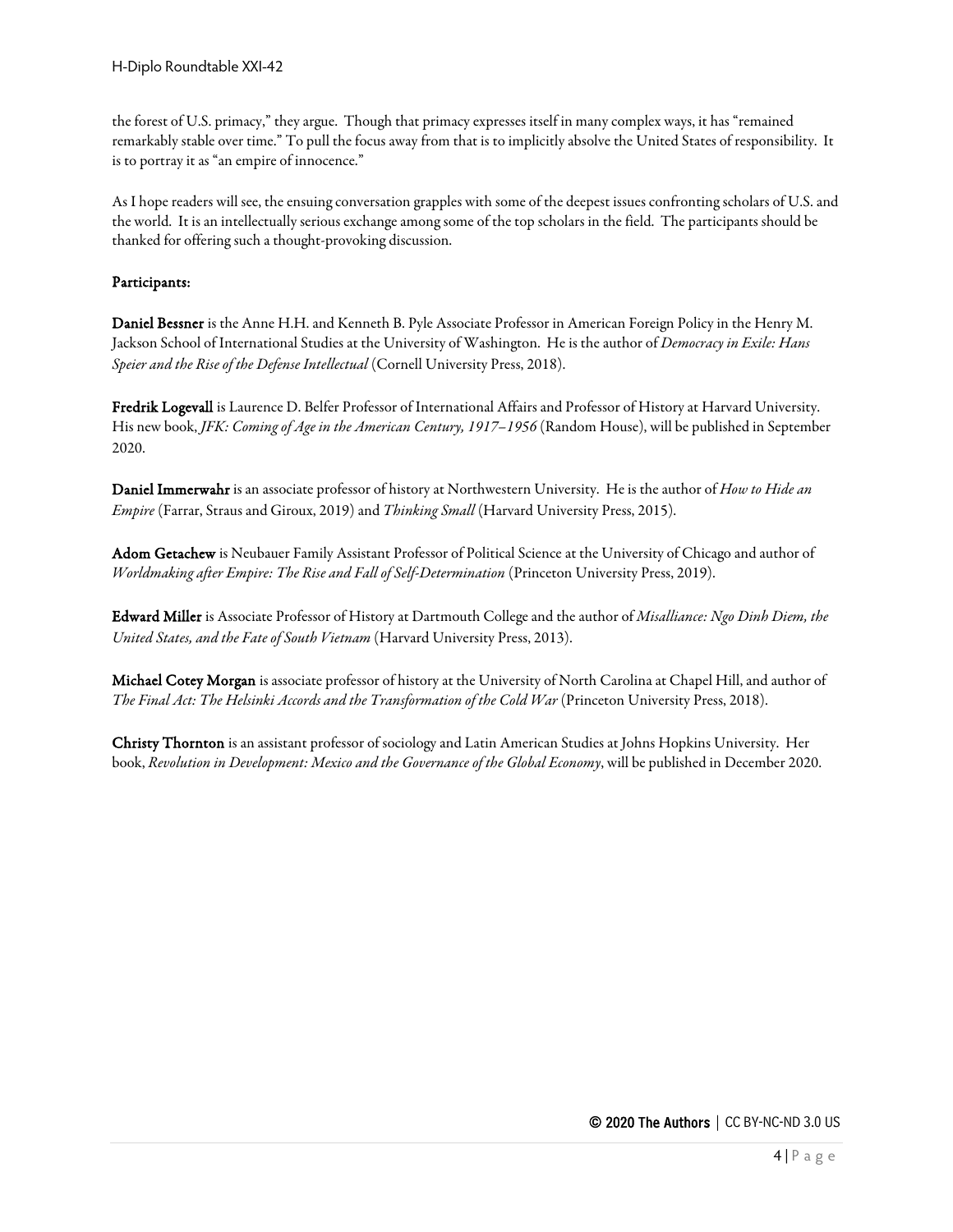## Review by Adom Getachew, University of Chicago

<span id="page-4-0"></span>come to this dialogue about Daniel Bessner and Fredrik Logevall's "Recentering the United States in the Historiography of American Foreign Relations" as an outsider in two senses—I am neither a historian nor a scholar of U.S. Foreign Relations. As a political theorist preoccupied with thinkers and political histories of the Black Atlantic The come to this dialogue about Daniel Bessner and Fredrik Logevall's "Recentering the United States in the Historiography of American Foreign Relations" as an outsider in two senses—I am neither a historian nor a schol<br>U. political thinkers developed an acute analysis about the racialization of the global order. In this effort, I have often turned to the insights gleaned from the international and transitional turns in history that have not only transformed the study of the United States but also globalized the study of political ideas. In my response I want to draw from the geographic and disciplinary peripheries not to reject the "recentering" Bessner and Logevall that recommend but instead to probe at its aims and methods.

#### *Historicizing the Turns:*

Bessner and Logevall begin by reminding us of the historical context in which the international/transnational turn occurred. Their account emphasizes the role of globalization and its reception among academics in facilitating the new attention to non-state, international, and transnational actors. But equally important, and more perplexing, I think, is that the rise of the transnational appears to coincide with the fall of the Soviet Union and the emergence of the United States as the world's sole global hegemon. Why was the call for transnational histories, which had been ignored in the 1980s, suddenly legible in a unipolar world? I ask this question to suggest that Bessner and Logevall might better attend to the historiographic debates as they relate to the shifting context and conditions of American power. Though U.S. primacy and hegemony in the postwar world is not in doubt, it has not been a singular and stable formation. If the international turn emerges in a distinct historical conjuncture, if it is an answer to a particular "problem-space" to borrow from the anthropologist and theorist David Scott, we might also ask Bessner and Logevall to historicize their call for a new recentering turn.<sup>[6](#page-4-1)</sup> To what historical condition and context is their call directed? In what problem-space is it articulated? I do not think it is enough to say that continued American preeminence requires this recentering when the character and structure of this preeminence has been transformed and faces new global and domestic crises. For example, surveying the post-Cold War, the same moment when the transnational turn took off, Asli Bâli and Aziz Rana describe it as a period of "America's Imperial Unraveling," by which they signal not the fall of the United States, but instead highlight that the terms of the post-war world order entered a period of crisis. While the post-war American century centered on globalizing its form of market-based capitalism and liberal democracy within a rule-bound international order, the post–Cold War period has produced an American empire unmoored from international institutions and with a waning commitment to a liberal global project.[7](#page-4-2) I think the question about the limits of the transnational turn and the call for recentering should be articulated in terms of the critical leverage each approach offers in grasping the origins of these kinds of transformations with the aim of generating critical histories of our present.

#### *From recentering to problematizing*

If we take American global power to be marked by ruptures and periodic crises, then I worry that the framework of "recentering" ends up stabilizing and reifying what was in fact a frequently unstable (albeit successful) bid for hegemony. To

<span id="page-4-1"></span><sup>6</sup> On the idea of the problem-space see David Scott, *Refashioning Futures: Criticism after Postcoloniality* (Durham: Duke University Press, 1999), 8-11.

<span id="page-4-2"></span><sup>7</sup> Asli Bâli and Aziz Rana, "America's Imperial Unraveling,[" http://bostonreview.net/politics/asli-bali-aziz-rana-americas](http://bostonreview.net/politics/asli-bali-aziz-rana-americas-imperial-unraveling)[imperial-unraveling,](http://bostonreview.net/politics/asli-bali-aziz-rana-americas-imperial-unraveling) accessed 30 April 2020. A longer version of their argument with specific attention to the role of constitutionalism can be found in Asli Bâli and Aziz Rana, "Constitutionalism and the American Imperial Imagination," *Chicago Law Review* 85 (March 2018): 257-292.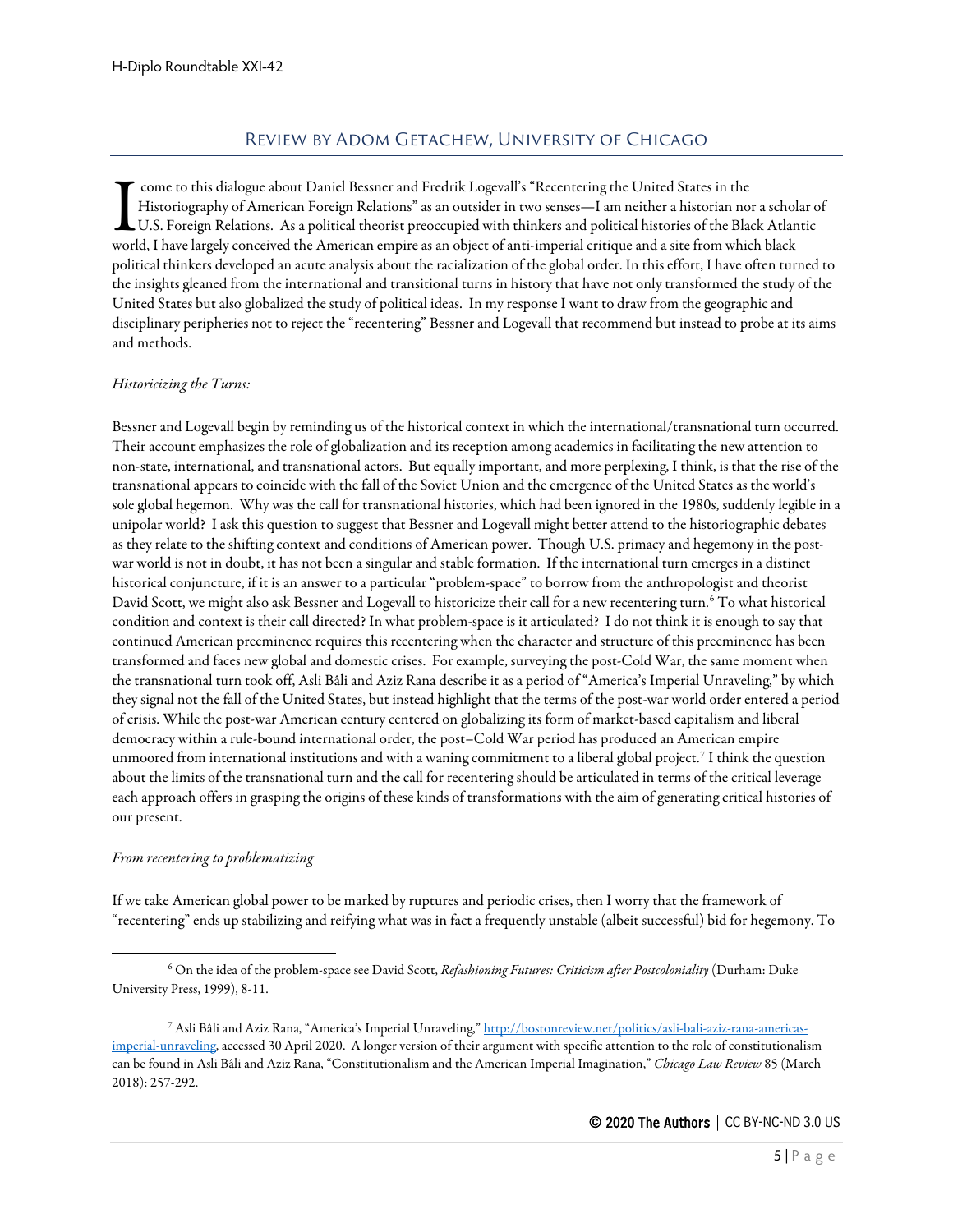offer an alternative approach I turn again to Scott and to a debate about Eurocentrism in postcolonial theory. The postcolonial turn in the humanities and social sciences has been spurred by an emphasis on decentering colonial power not unlike the transnational turn in U.S. history. Scott argues that decentering Europe, however, is inadequate to the task of conceptualizing "those structures and rationalities through which Europe's colonial projects were organized," and which continue to shape the political trajectories of the postcolonial world.<sup>[8](#page-5-0)</sup> But he eschews the binary of decentering and recentering in which the debate about Eurocentrism and Bessner and Logevall's essay is framed. Instead, Scott calls for "not *less* Europe, but a differently configured one. Not a reified Europe, but a problematized one."[9](#page-5-1)

I want to urge an approach of problematizing instead of recentering. In my mind this injects a healthy dose of skepticism. It avoids rehearsing the story that power tells about itself, but not in simple rejection of its reality. To problematize American power would require attending to the multiple modalities, rationalities, and structures through which it was made. This would also be an approach that attends as much to the failures, contradictions, and crises of American hegemony as it does to its triumph and persistence. We often associate attention to the limits of power with efforts to capture and highlight peripheral agency. But recognizing these limits can also help us to illuminate the transforming character of American power. In particular, it complicates how we think about agency, moving away from an account of the United States as the unmoved mover. Even the most powerful sovereign is not god. In a world of many and differently located political actors, the United States' actions respond to a political field not fully of its own making and generates unintended and uncontained consequences. I think our critical energies should not be framed around returning the United States to the center but to assessing how that center was made and why it appears unable to hold in the current conjuncture.

#### *The Foreign in the Domestic*

One of the most salutary consequences of the transnational turn across the disciplines has been to query the bifurcation of the domestic and international, illustrating their entanglements and the ways that political actors deftly navigated their intersection. Whatever form the return to the study of American global hegemony takes, carrying these insights forward will be an important part of telling its history in new ways. Bessner and Logevall write, "Foreign peoples might even know [the impact of the U.S. president on global affairs] better than those who reside in the United States, as it is they who most directly suffer the often malign influence of the U.S. state." Striking, however, about the transformation of the United States from settler colony to global hegemon, has been that the "foreign peoples" have often been right here at home. From its founding, those "foreign in a domestic sense"—Indigenous peoples, African slaves, and later colonial subjects of the annexed territories were the first subjects of American imperial power. Whether it is black communities reckoning with the violence of militarized policing or indigenous peoples struggling to assert land rights against expanding military bases, extraction, and weapons testing, the consequences of America's global power redounds domestically.

This suggests a much needed reconfiguration of the disaggregation of foreign relations and domestic policy, modelled for instance in Stuart Schrader's recent book *Badges without Borders*, which traces the intimate connections between U.S. global counterinsurgency organized through technical assistance and trainings for client states and the militarization of local police forces.[10](#page-5-2) Critics and theorists of European imperialism often describe an imperial boomerang in which imperial authoritarian practices reverberated back in the metropole. But Schrader and others show that the case of the U.S. empire is less a story of the chickens coming home to roost.<sup>[11](#page-5-3)</sup> Instead techniques for the management of racialized people can be

<span id="page-5-3"></span><span id="page-5-2"></span><span id="page-5-1"></span><span id="page-5-0"></span><sup>10</sup> Stuart Schrader, *Badges without Borders: How Counterinsurgency Transformed American Policing* (Oakland: University of California Press, 2019).

<sup>11</sup> See also Nikhil Pal Singh, *Race and America's Long War* (Berkeley: University of California Press, 2017).

<sup>8</sup> David Scott, "Colonial Governmentality," *Social Text* 43 (Autumn 1995): 191-220, 192.

<sup>9</sup> Scott, "Colonial Governmentality," 198.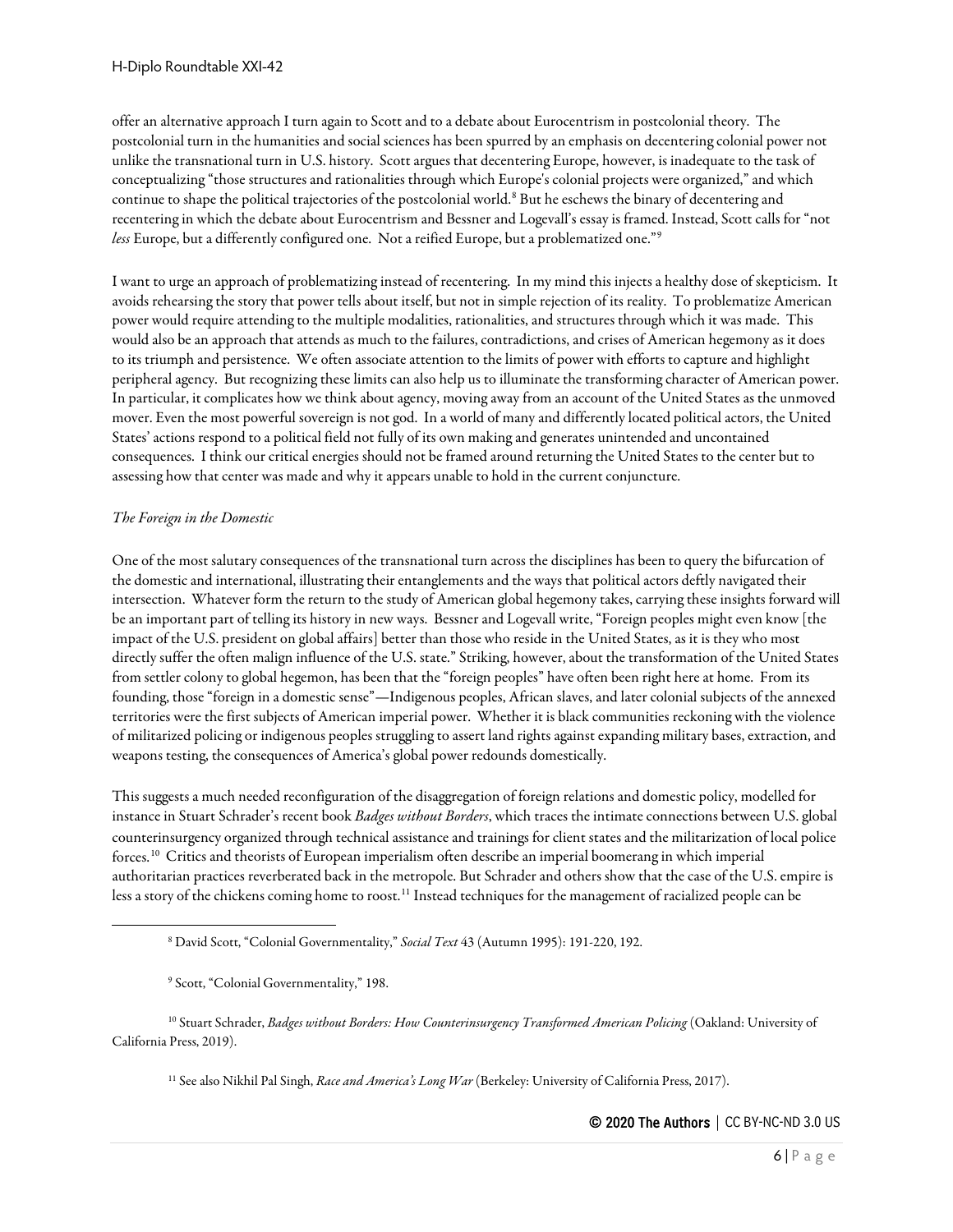exported as well as imported, generating an entangled and simultaneous emergence of imperial practices. I cannot say how scholars of institutions like the imperial presidency or the national security apparatus would pick up on this insight, but an openness and orientation to the distinct porosity of domestic and foreign policy in a settler-colonial state might generate new insights about the kind of global power America is. More broadly, we might rethink a return to the study of American power not as a break from the transnational turn but as an effort that takes up its insights and methods to deploy them toward a new object of inquiry.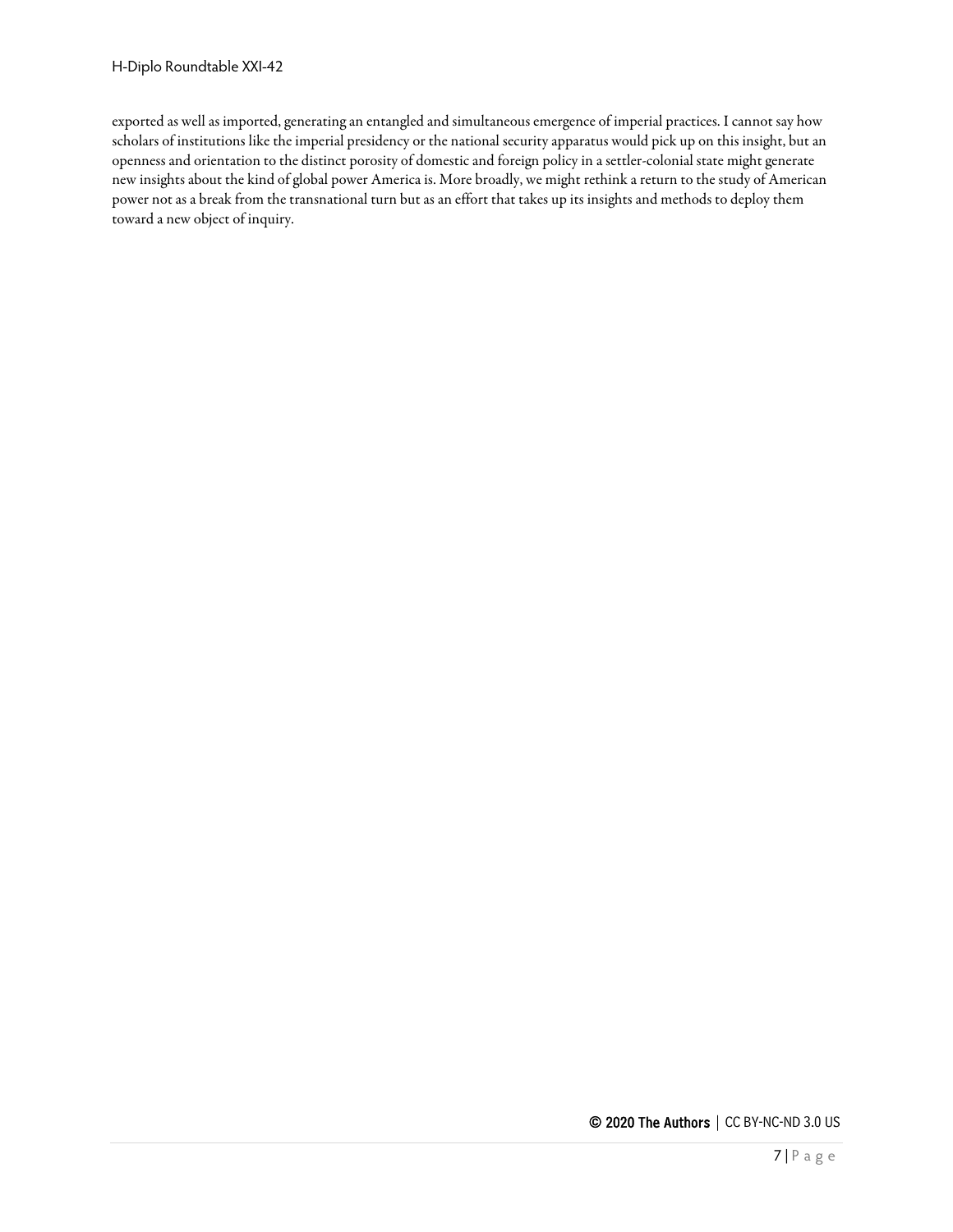## Review by Edward Miller, Dartmouth College

<span id="page-7-0"></span>as the United States been decentered from the study of the United States in the World? Daniel Bessner and Fredrik Logevall suggest that it has. In their April 2020 articlein the *Texas National Security Review*, these accomplished historians of U.S. foreign relations critically discuss two scholarly "turns" that the field has taken The past twenty years: international history and transnational history. While they acknowledge some "salutary effects" accomplished historians of U.S. foreign relations critically discuss two scholarly "turns" that the fie of the scholarship produced by these turns, Bessner and Logevall argue that the benefits have come at acost. They specifically decry what they see as ashift away from the field's traditional focus on U.S. elites and U.S. policymaking. Above all, they fear that international and transnational historians have lost sight of the prime importance U.S. state power, which they view as the transcendent fact of post-1945 international affairs. "The United States," they declare, "is the sun that delimits the entire system's structure."

At the core of Bessner and Logevall's argument lies a simplesyllogism. Its first premise is that the United States was the "most powerful actor" in the post-1945 world and its leaders "shaped the direction of global affairs more than any other nation." Second, the authors assert that U.S. policymakers were almost always more influenced and impacted by American domestic events and domestic politics than by any international or transnational phenomena. They therefore conclude that American actors—specifically U.S. policymakers—and American domestic politics must retake their rightful place at the center of scholarly analyses of American foreign relations history. While Bessner and Logevall do not clearly explain what the fate of international and transnational history might be under this "re-centered" paradigm, they somewhat awkwardly call for the internationalists and transnationalists to unite with the U.S. domestic historians to explore "a diversity of spatial geographies."

As a member of the Society for Historians of American Foreign Relations (SHAFR) and a historian who studies both the international and transnational dimensions of the Vietnam War, I read Bessner and Logevall's essay with perhaps more than just academic interest. I was especially intrigued by their efforts to "historicize" the international and transnational turns in the field over the past three decades. In both the text and their lengthy endnotes, Bessner and Logevall survey some of the key debates that have roiled the field since the early 1990s. They remind us of the initial resistance to international and transnational approaches voiced by leading members of the field such as Walter LaFeber. They also show that this resistance did not dissuade other members of the field—especially younger scholars—who embraced the international and transnational turns with enthusiasm. Bessner and Logevall plausibly connect the growing interest in these approaches to the end of the Cold War and to improved access to archives in former Communist bloc countries and elsewhere. They note the growing interest in globalization over the course of the 1990s. Finally, Bessner and Logevall point out that the study of U.S. foreign relations prior to the 1990s had been "riven by 25 years of paradigm disputes that pitted 'orthodox' historians against 'revisionists,' who themselves battled 'post-revisionists' and 'corporatists.'" The rise of international and transnational approaches thus helped the field to move beyond old debates that were generating diminishing intellectual returns.

For all of its documentary and contextual detail, however, I still found Bessner and Logevall's historiographical survey incomplete. The most obvious lacunae have to do with the authors' rather narrow description of the international and transnational turns. In their account, "international history" is defined mainly or solely by the incorporation of non-American sources and archives into scholarly research agendas. Indeed, the primary reason that they offer for the rapid embrace of the international turn by scholars of U.S. foreign relations in the early 1990s was the sudden availability of non-U.S. archives. Meanwhile, their definition of "transnational history" revolves mainly around the subject of one's research. Specifically, the transnational historian focuses on "nonstate actors, people-to-people relations, and transstate processes."

In my view, these definitions of the international and transnational approaches are problematic because of what they leave out. While the use of non-U.S. archives and the attention to nonstate actors are important aspects of international and transnational history, they are not the most distinctive features of those approaches. Just as the pioneering work undertaken in women's and gender history during the 1970s and 1980s required scholars to do more than just "add women and stir," international and transnational historians have not been content merely to work non-U.S. archives and actors into the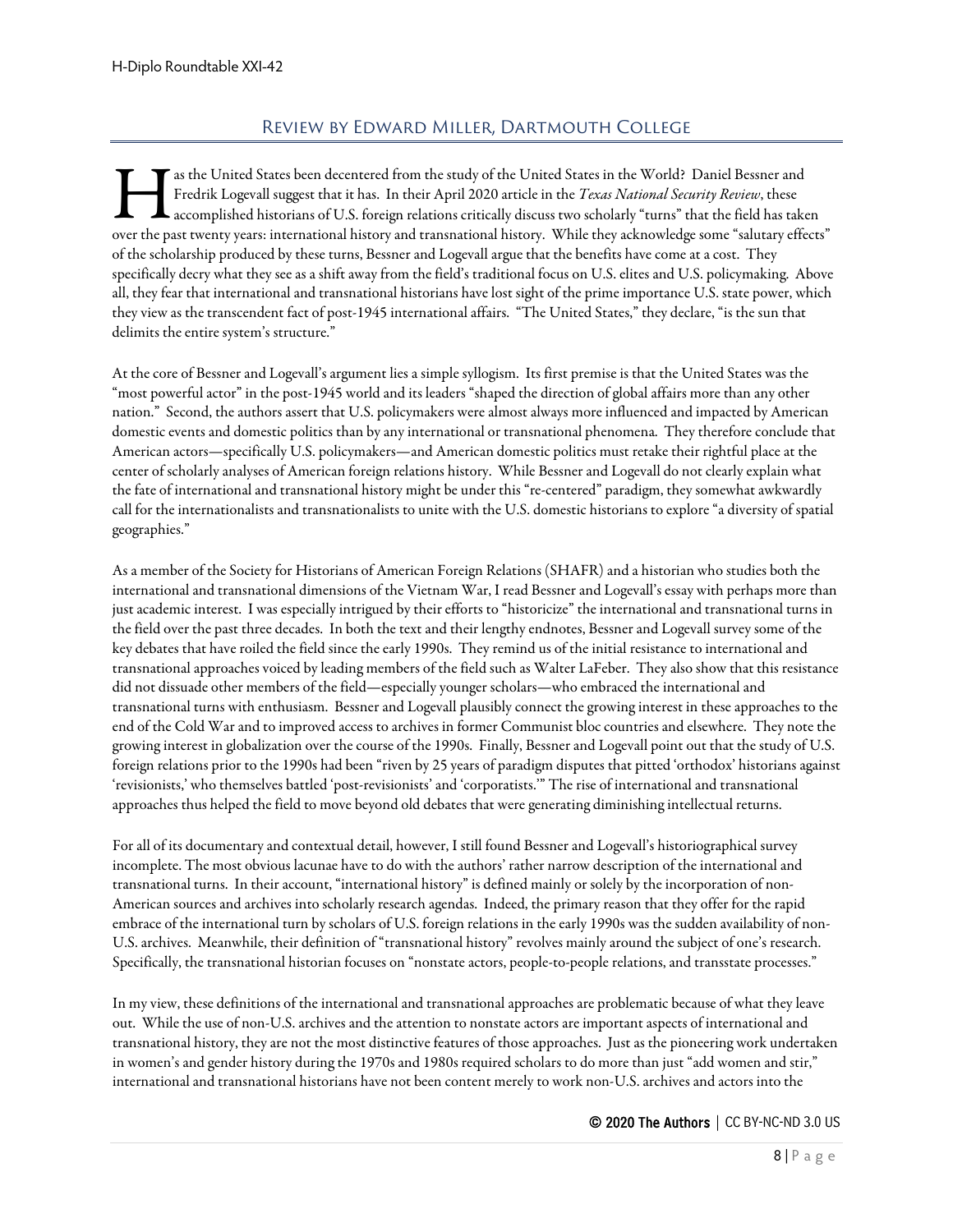mix.[12](#page-8-0) At the same time that they have been expanding the scope of their research, these scholars—many of our SHAFR colleagues among them—have been engaging, borrowing, and adapting particular theoretical and conceptual innovations in the study of history more broadly. While a comprehensive review of these innovations is beyond the scope of this commentary, I will call attention to three key trends that Bessner and Logevall appear to have overlooked.

The first trend has to do with another "turn" that overlaps with both the international and transnational turns: the postcolonial turn. Since the publication of Edward Said's *Orientalism* in 1978, the study ofempire, colonialism, and decolonization has been transformed.[13](#page-8-1) While many of the particular historical claims advanced by Said in *Orientalism* are problematic, the book nevertheless helped to open up new ways of thinking about the interplay among culture, knowledge, and power in the history of European and American empires. In an article published in 2000, Andrew Rotter noted that U.S. foreign relations specialists had been slower than scholars in other fields to engage with Said and other postcolonial theorists. But he also detected what he described as "Saidism without Said" in the field and presciently suggested that the study of U.S. empire might yet make the postcolonial turn.<sup>[14](#page-8-2)</sup> In the twenty years since, Rotter's prediction has been validated by a raft of scholarly works. These include new studies on U.S. colonial rule in the Philippines, Puerto Rico, and other territories, as well as military occupations and other instances of "informal" American empire across the Global South. Although these works are diverse in both subject and method, many of them are postcolonial insofar as they seek to connect U.S. military, political, and economic dominion to particular regimes of knowledge about race, culture, science, and governance. They also show the enduring influence of colonial habits of mind, even after formal colonial structures are dismantled.<sup>[15](#page-8-3)</sup> While some of this scholarship appears in Bessner and Logevall's footnotes, it is surprising that the authors do not mention this shift in the study of U.S. empire, or consider its implications for their argument.

A second notable missing trend is the study of development. In 2000—coincidentally the same year that Rotter's prescient comments on "Saidism without Said"appeared—Nick Cullather published an equally timely discussion of new approaches to the study of development as a topic in U.S. Foreign Relations. Although the existing social scientific literature on development was enormous, Cullather noted, it was only recently that historians had begun to treat "development *as* 

<sup>13</sup> Edward Said, *Orientalism* (New York: Pantheon Books, 1978).

<span id="page-8-2"></span><span id="page-8-1"></span><span id="page-8-0"></span><sup>14</sup> Andrew J. Rotter, "Saidism without Said: Orientalism and U.S. Diplomatic History," *The American Historical Review* 105:4 (2000): 1205-1217.

<span id="page-8-3"></span><sup>15</sup> See, for example, Mary Renda, *Taking Haiti: Military Occupation and the Culture of U.S. Imperialism, 1915–1940* (Chapel Hill: University of North Carolina Press, 2001); Paul Kramer, *The Blood of Government: Race, Empire the United States and the Philippines* (Chapel Hill: University of North Carolina Press, 2006); Alfred W. McCoy, *Policing America's Empire: The United States, the Philippines, and the Rise of the Surveillance State* (Madison: University of Wisconsin Press, 2009); David Brody, *Visualizing American Empire: Orientalism and Imperialism in the Philippines* (Chicago: University of Chicago Press, 2010); Michael Hunt and Steven Levine, *Arc of Empire: America's Wars in Asia from the Philippines to Vietnam* (Chapel Hill: University of North Carolina Press, 2012); April Merleaux, *Sugar and Civilization: American Empire and the Cultural Politics of Sweetness* (Chapel Hill: University of North Carolina Press, 2015); Sarah Miller-Davenport, *Gateway State: Hawai'i and the Cultural Transformation of American Empire* (Princeton: Princeton University Press, 2019); Jennifer Miller, *Cold War Democracy: The United States and Japan* (Cambridge: Harvard University Press, 2019). Several critics have connected the lateness of the postcolonial turn by U.S. Foreign Relations specialists to the endurance of exceptionalism in the study of U.S. Empire; see Amy Kaplan, "'Left Alone with America': The Absence of Empire in the Study of American Culture," in Amy Kaplan and Donald E. Pease, eds., *Cultures of United States Imperialism* (Durham: Duke University Press 1993), 3-21; and Paul A. Kramer, "Power and Connection: Imperial Histories of the United States in the World," *American Historical Review* 116:5 (2011): 1348-1391.

<sup>12</sup> Joan Scott, "Gender: A Useful Category of Historical Analysis," *The American Historical Review* 91:5 (1986): 1053–1075.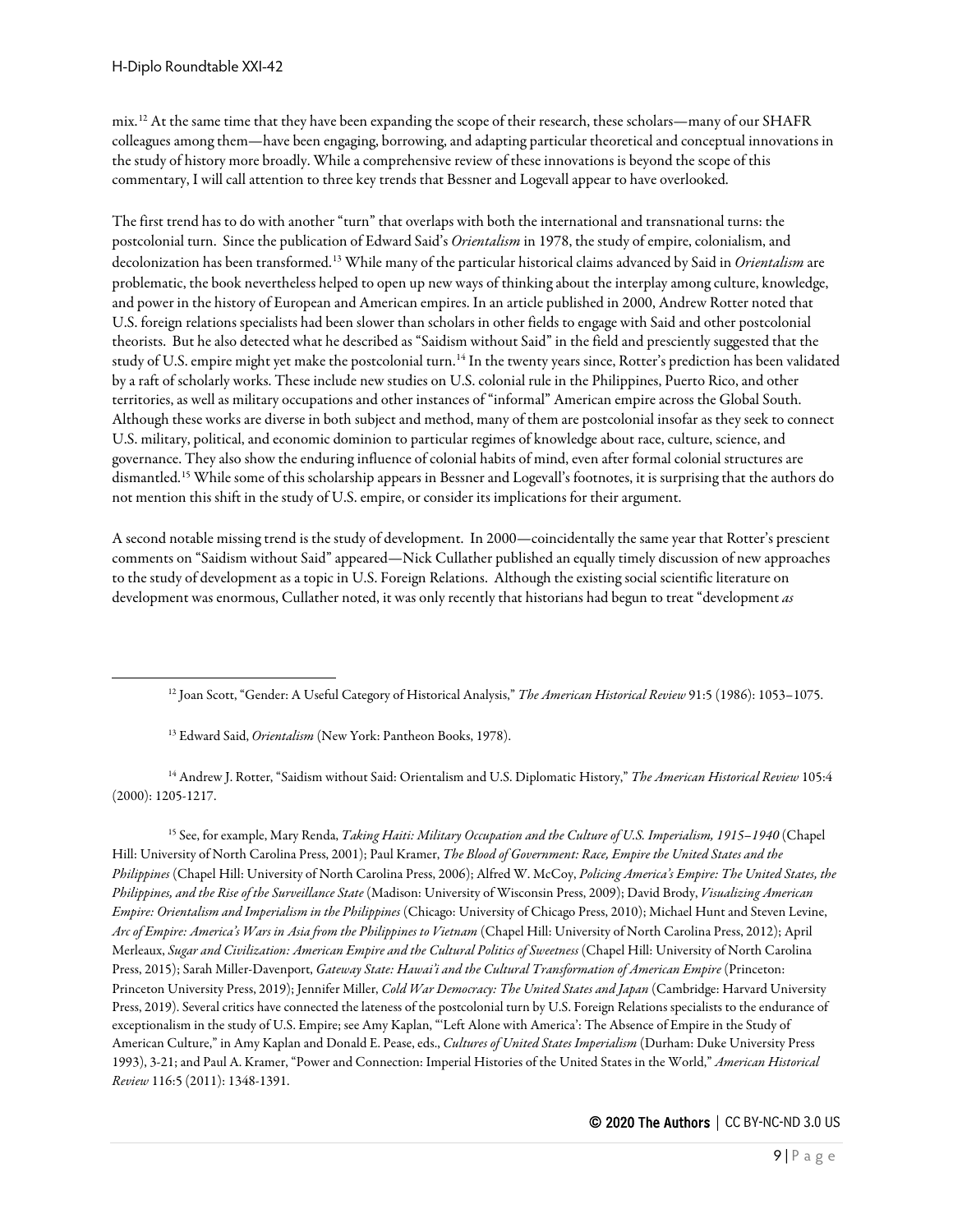history"—that is, to historicize development ideas and practices within specific political, intellectual, and cultural contexts.<sup>[16](#page-9-0)</sup> In the subsequent two decades, Cullather and other scholars have produced a wave of deeply-researched monographs and articles on the participation of the U.S. state, private U.S. organizations, and individual Americans in the larger "Development Century."[17](#page-9-1) Admittedly, not all of thesescholars have employed international or transnational methods in their research; for example, several important studies on the history of the idea of modernization were based mainly on research in U.S. archives and focused mostly or exclusively on American institutional contexts. But especially in the past decade, the study of "American development" has become far more international and transnational, with growing numbers of scholars applying area-studies training and knowledge of multiple languages to their work.<sup>[18](#page-9-2)</sup>

The third trend which is relevant to evaluating Bessner and Logevall's claims is yet another "turn": the rise of global history. In some ways, the meaning of "the global" is even more elusive than the other categories referenced here, as the term is invoked so frequently and attached to such a broad diversity of methods and scales that it appears to defy definition. Nevertheless, Sebastian Conrad argues persuasively that global history can be usefully conceived as an approach that emphasizes "global integration, or structured transformations on a global level."[19](#page-9-3) In recent years, specialists in U.S. foreign relations have authored several studies of this type on topics in the post-1945 period. The decade of the 1970s has emerged as a particularly "global" decade of transformations in currency markets, international trade, and business practices, geopolitical "interdependence," and human rights. Many of the authors of these global histories are also international and transnational historians, and thus may also be implicated in the putative "decentering" of the United States.<sup>20</sup>

In calling attention to these trends, I am not suggesting that Bessner and Logevall are somehow obligated to adopt any and every methodological and theoretical fad that has swept through our field in recent years. Instead, my contention is that these three trends are distinctly relevant to assessing Bessner and Logevall's main claims. Indeed, the work of scholars in all of these three areas challenges Bessner and Logevall's assumption that causality in history is inevitably a function of relative power, as well as their conviction that any inquiry into post-1945 U.S. foreign relations ought to begin and end with the United States and its "overweening power." More generally, all three trends highlight the contingent and contextual nature of power, particularly in the realm of international affairs. So while scholars can agree with Bessner and Logevall that "power

<span id="page-9-1"></span><span id="page-9-0"></span><sup>17</sup> Stephen J., Macekura and Erez Manela, eds., *The Development Century: A Global History* (Cambridge: Cambridge University Press, 2018).

<span id="page-9-2"></span><sup>18</sup> Nick Cullather, *The Hungry World: America's Cold War Battle Against Poverty in Asia* (Cambridge: Harvard University Press, 2010); Nils Gilman, *Mandarins of the Future: Modernization in Cold War America* (Baltimore: Johns Hopkins University Press, 2003); Daniel Immerwahr, *Thinking Small: The United States and the Lure of Community Development* (Cambridge: Harvard University Press, 2015); David Ekbladh, *The Great American Mission: Modernization and the Construction of an American World* Order (Princeton: Princeton University Press, 2009); Amy Offner, *Sorting out the Mixed Economy: The Rise and Fall of Welfare and Developmental States in the Americas*; Nicole Sackley, "Village Models: Etawah, India and the Making and Remaking of Development in the Early Cold War," *Diplomatic History* 37:4 (September 2013): 749-778; Nicole Sackley, "The Village as Cold War Site: Experts, Development, and the History of Rural Reconstruction," *Journal of Global History* 6:3 (2011): 481-504.

<sup>19</sup> Sebastian Conrad, *What is Global History?* (Princeton: Princeton University Press, 2016), 62.

<span id="page-9-4"></span><span id="page-9-3"></span><sup>20</sup> Niall Ferguson et. al., *The Shock of the Global: The 1970s in Perspective* (Cambridge: Harvard University Press, 2011); Daniel Sargent, *A Superpower Transformed: The Remaking of American Foreign Relations in the 1970s* (New York: Oxford University Press, 2015); Barbara Keys, *Reclaiming American Virtue: The Human Rights Revolution of the 1970s* (Cambridge: Harvard University Press, 2014); Megan Black, *The Global Interior: Mineral Frontiers and American Power* (Cambridge: Harvard University Press, 2018);Victor McFarland, *Oil Powers: A History of the U.S.-Saudi Alliance* (New York: Columbia University Press, 2020).

<sup>16</sup> Nick Cullather, "Research Note: Development? Its History," *Diplomatic History* 24:4 (2000): 641-653.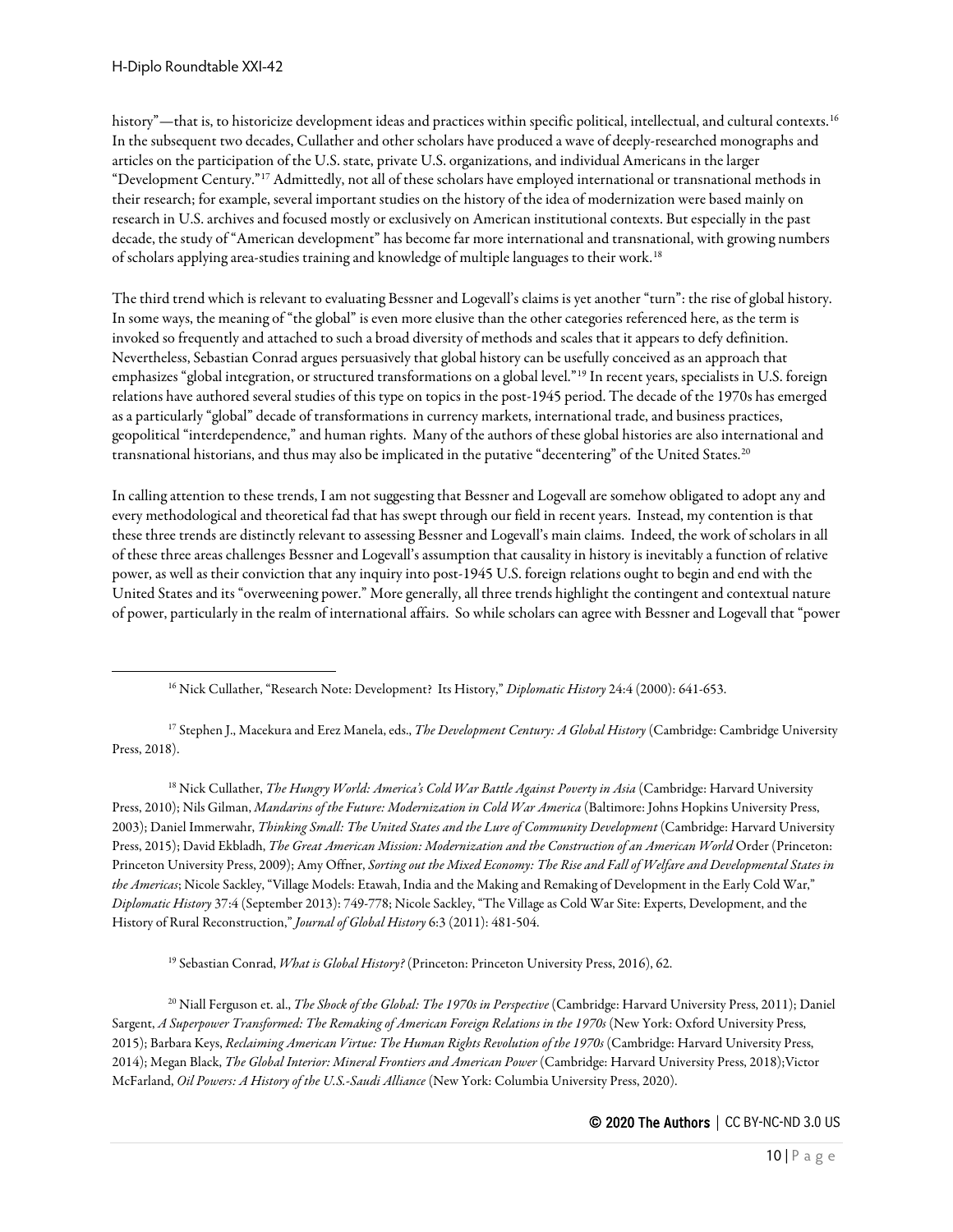matters," it is also clear that placing *power*at the center of one's analysis is not the same as centering one's analysis on *the single most powerful actor*.

Power and historical causality are linked, but those linkages cannot be explained merely by tallying up the relative military, administrative, or economic clout of individual actors and seeing who has the biggest overall total. On the contrary, historical outcomes arecritically shaped by the myriad ways in which various actors' coercive capabilities intersect and collide with phenomena such as language, discourse, narrative, and memory; historians must also reckon with the ways in which power is mediated by local politics, institutions, and social practices. This is why international and transnational historians—especially those who have taken the postcolonial, development and/or global turns—devote so much time and energy to the study of the historical and cultural contexts in which actors such as the U.S. state operated, especially in the Global South. In this regard, the international and transnational turns have *enhanced* the abilities of scholars to understand the deployment and effects of U.S. power in foreign contexts.[21](#page-10-0) But Bessner and Logevall do not discuss this crucial feature of the scholarship. Instead, they suggest that "the sheer ability of the United States to shape the character of international systems, processes, and events"—the gravitational pull of their American sun—has been "downplayed" by historians who use international and transnational methods.

To illustrate my criticisms in more concrete fashion, let me turn to thespecific historical example that Bessner and Logevall present in the article: the Vietnam War. In their telling, Vietnam War historiography is a prime example of how international and transnational approaches can distort scholarly understanding of power and causality. As Bessner and Logevall correctly point out, the Anglophone scholarship on the Vietnam War produced between the 1970s and the 1990s was heavily U.S.-centric. The preoccupation with U.S. actors, policies and sources was evident in the fierce debates between proponents of an "orthodox" interpretation (who argued that the U.S. intervention in Vietnam was an immoral and hopeless anti-Communist crusade) and the advocates of "revisionism" (who insisted that the conflict was entirely justified and eminently winnable, if only America had not lost its nerve). In this respect, Vietnam War historiography ran in parallel with the orthodoxy-versus-revisionism debate among U.S. foreign relations scholars over the origins of the Cold War. The only difference was that labels in the Vietnam case were reversed, with the critics of U.S. policy in Vietnam donning the mantle of orthodoxy, and the defenders of Washington's actions cast as the revisionists.

This situation prevailed until the late 1990s, when the historiography of the war began to shift in international and transnational directions. While some scholars tapped recently opened Soviet, Chinese, and Eastern European archives for insights into Communist bloc policies and policymakers, others utilized Vietnamese collections and sources to re-interpret the wartime states and societies of both North and South Vietnam. Logevall and Bessner allow that this work has "produced a more well-rounded picture of the struggle"; and they also note that "none of the recent international and transnational histories deny the centrality of the United States to the war in Vietnam." Nevertheless, they are still less than sanguine about this scholarship. More specifically, they assert that many of these studies run the risk "attributing too much causal force for the war's course to local and transnational actors." To make such an excessive attribution of "causal force" to non-U.S. actors, they argue, would be "ahistorical."

But what, exactly, is "ahistorical" about arguing for the causal agency of Vietnamese and other non-American actors in the Vietnam War—a war that took place in Vietnam, and one in which Vietnamese did most of the fighting and dying? To evaluate Bessner and Logevall's argument here, we must first grasp the key features of their preferred U.S.-centered interpretation of the war. For Bessner and Logevall, the idea that the United States was primarily responsible for starting the Vietnam War is virtually a self-evident fact. "Long before American ground troops set foot in Indochina," they declare, "the United States was *the* principal player in making the struggle what it became" (emphasis in original). In their view, the proof of American responsibility is found in the fact of massive U.S. material support for the French war effort in Indochina

<span id="page-10-0"></span><sup>&</sup>lt;sup>21</sup> For an example of a work which convincingly incorporates all three of the turns spotlighted here (postcolonialism, development, and global history) into a new approach to the study of the Cold War, see Odd Arne Westad, *The Global Cold War: Third World Interventions and the Making of Our Times* (New York: Cambridge University Press, 2005).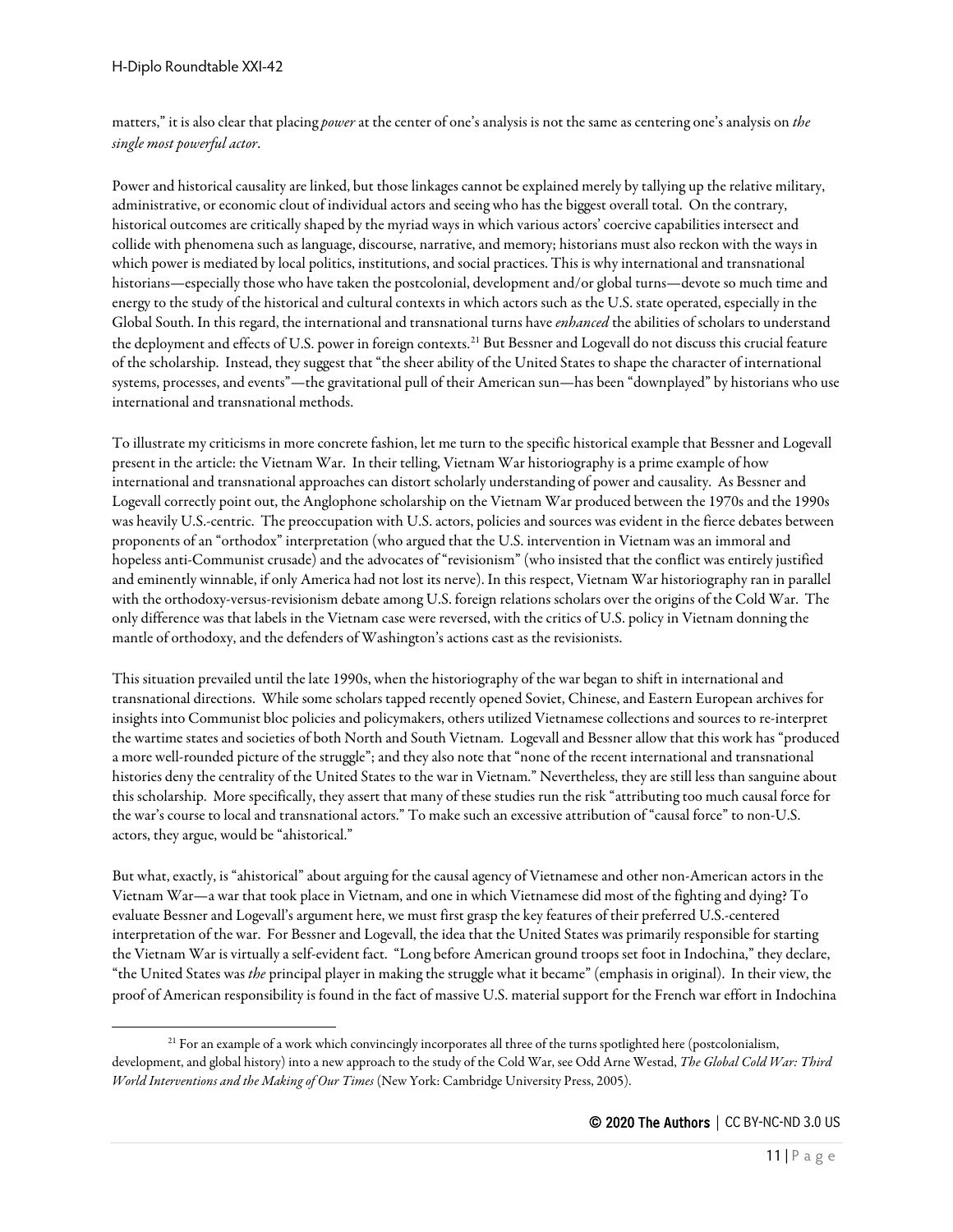during 1950–1954, followed by the extensive military and economic aid provided to Ngô Đình Diệm's South Vietnamese government during 1954–1963. The authors also cite the sheer scale of the U.S. military effort during the 1965–1973 period, noting that "it was Washington that dropped some 8 million tons of bombs" on the countries of Indochina and that "only the United States sprayed some 19 million gallons of defoliants on South Vietnam." Based on this macro-level accounting of American money, firepower, and violence, they conclude that any scholarship that "gives *equal or near-equal* causal weight for the war's military, political, economic, and social course to non-American or transnational actors" is flawed.

Of course, Bessner and Logevall are far from the first scholars to assert that the United States was the primary instigator and perpetrator of the Vietnam War. In fact, by advancing this claim, Bessner and Logevall are embracing one of the pillars of the orthodox interpretation, even as they revise or discard other claims that featured prominently in previous orthodox accounts. They acknowledge, for example, that the partition of Vietnam at the 1954 Geneva Conference was "not primarily an American gambit"; they also note that "the United States...did not determine the conflict's end—after all, it lost the war." Still, theirs is a fairly straight-up endorsement of the core tenets of Vietnam War orthodoxy—a position in keeping with their previous writings about the war, especially Logevall's.<sup>[22](#page-11-0)</sup>

My objections to this claim are not based on any opposition to Vietnam War orthodoxy *per se*. Nor do I harborany revisionist desire to exonerate U.S. leaders from responsibility for the horrifying carnage wreaked by the United States in Vietnam. Instead, my reservations have to do with Bessner and Logevall's discounting of the actual historical contexts in which the United States wielded its enormous power. While the United States may have been the "most powerful" actor in the war as measured by bombs dropped, soldiers deployed, and dollars spent, such a Rankean cost accounting hardly shows that the "causal weight" of U.S. actions was necessarily greater than that of all other actors combined. Moreover, the recent international and transnational scholarship on the war—the work that Bessner and Logevall describe as "ahistorical" includes a great many deeply researched and richly contextualized accounts which suggest that the relationship between power and historical outcomes in the Vietnam War may have been rather more complicated.

Consider the research on North Vietnam's war effort, based on work in Soviet, Chinese, and Vietnamese archives. While it is true that the overall scope and scale of Soviet and People's Republic of China (PRC) aid to Hanoi during the war was smaller in material and economic terms than US aid to South Vietnam, it was still enormous and enormously important. It also began earlier than previously known. As Merle Pribbenow and Christopher Goscha have documented, North Vietnamese junks opened the "Ho Chi Minh Sea Trail"across the South China Seain 1962 and smuggled thousands of tons of late-model Chinese weapons and materiel to insurgent forces in South Vietnam. These weapons, which included heavy machine guns and anti-aircraft artillery, helped National Liberation Front forces win the Battle of Ap Bac in January 1963. They also enabled Communist leaders to mount a major escalation of the war in the spring of 1964—a full year before President Lyndon Johnson launched Operation Rolling Thunder and ordered the first deployments of U.S. regular combat units to South Vietnam.<sup>[23](#page-11-1)</sup> As hundreds of thousands of American military personnel poured into South Vietnam after 1965, hundreds of thousands of Chinese soldiers entered North Vietnam to crew anti-aircraft batteries and to free People's Army of Vietnam (PAVN) troops for deployment to the south. Thanks to this Chinese support and to the fighter jets, surface-toair missiles, radar equipment and other aid delivered by the Soviet Union, North Vietnam eventually constructed one of the

<span id="page-11-0"></span><sup>&</sup>lt;sup>22</sup> Logevall's adherence to the orthodox view—especially his emphasis on U.S. responsibility for the war and his depiction of Ho Chi Minh as a heroic leader who cornered the market on Vietnamese nationalist legitimacy—is evident in his Pulitzer Prize–winning book, *Embers of War*. For my views on the strengths and weaknesses of this important volume, see "Roundtable: Fredrik Logevall, *Embers of War: The Fall of an Empire and the Making of America's Vietnam* (New York: Random House, 2012)," *Journal of American Studies* 48:2 (2014).

<span id="page-11-1"></span><sup>&</sup>lt;sup>23</sup> Victory in Vietnam: The Official History of the People's Army of Vietnam, 1954-1975, Merle Pribbenow, trans. (Lawrence: University of Kansas Press, 2002), 115-116; Christopher Goscha, "The Maritime Nature of the Wars for Vietnam: A Geo-Historical Reflection," *War & Society* 24:2 (November 2005): 53–92, esp. 73-80.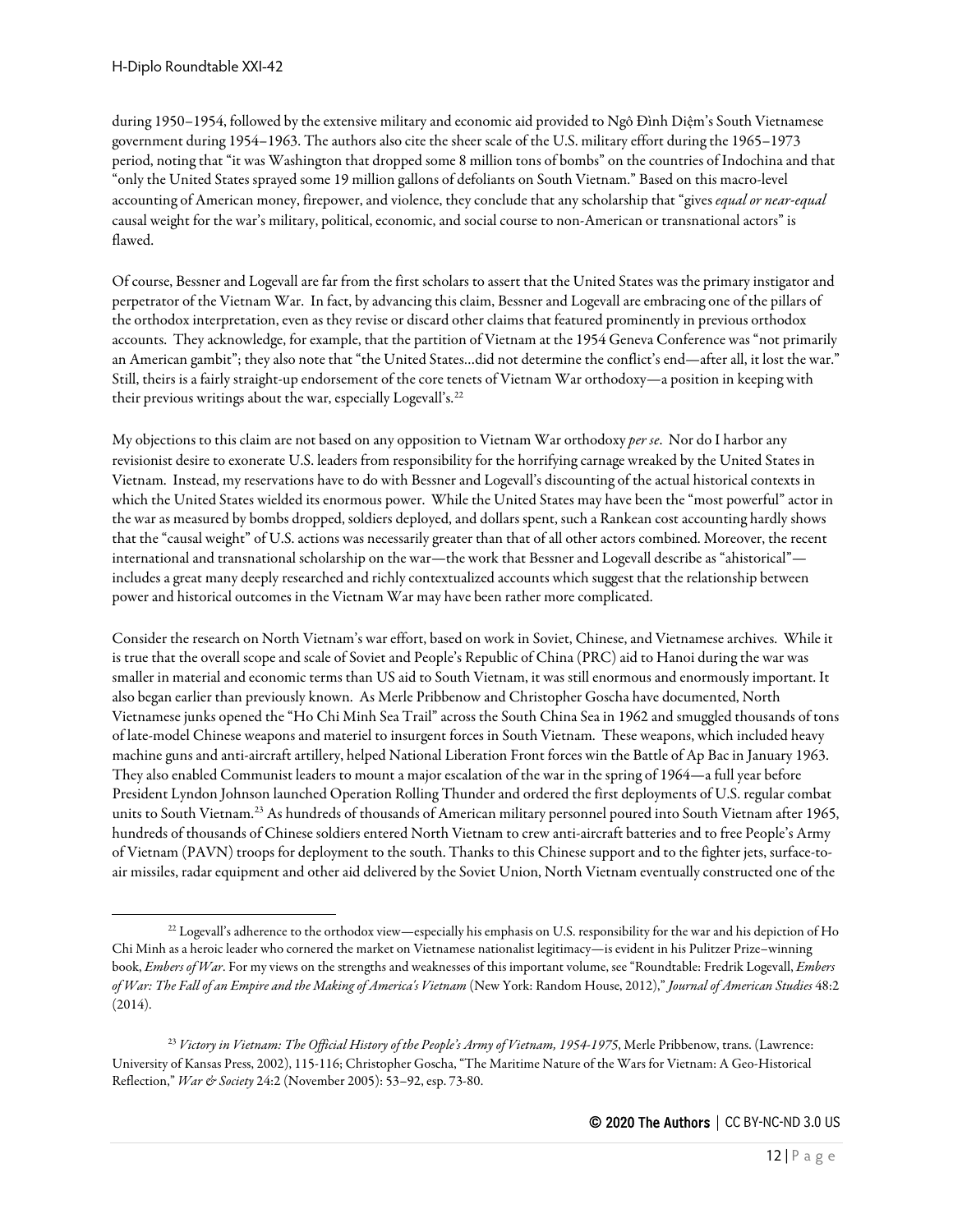most sophisticated and deadly air defense systems in the world.[24](#page-12-0) Meanwhile, the size and capabilities of PAVN forces in South Vietnam expanded enormously after 1965. While Bessner and Logevall's statement that Hanoi's "war-fighting capabilities…could not, and never did come anywhere near America's" is undoubtedly true in an aggregate or global sense, Hanoi's ability to wage war *in Vietnam* was formidable. In January 1968, a force of 17,000 PAVN troops laid siege to the U.S. Marine base at Khe Sanh and subjected it to continuous rocket and artillery fire for 77 days. This formidable display of military power was all the more impressive for taking place against the backdrop of the first wave of the Tet Offensive.

Another of Bessner and Logevall's main claims about Vietnam—that the United States was "*the* principal player" that created the conditions that led to the war in the first place—is called into question by other recent studies of both North and South Vietnam. *Contra* the orthodox view that the United States "invented" the South Vietnamese state, several scholars have marshalled evidence showing that President Ngô Đình Diệm was the key figure in the design and implementation of the nation building programs implemented under the first Republic of Vietnam (1955–1963). Although Diem ultimately failed to realize his communitarian development vision for the RVN—a failure that contributed mightily to his 1963 ouster and assassination—his unexpected initial success in consolidating his authority during the early years of his rule spurred Communist leaders to launch an rural insurgency against him during 1959–1960.<sup>[25](#page-12-1)</sup> Although the anti-Diệm rebellion was initially limited in scope, the resumption of war in the south provided an opening for those members of the senior Communist party leadership in Hanoi who advocated armed struggle as a means to reunify the country. In late 1963, the party approved General Secretary Lê Duẩn's proposal for a rapid expansion of the conflict in the south to win "decisive victory" *before* Washington could deploy its own combat forces. As it happened, Lê Duẩn's bid for an early victory was thwarted by Johnson's 1965 intervention in the conflict. Still, the fact that the Vietnamese Party chief made his own choice for a wider war more than a year before the U.S. president did suggests that responsibility for the war cannot be laid exclusively at the feet of American leaders.<sup>[26](#page-12-2)</sup>

<span id="page-12-1"></span><sup>25</sup> For the view that the United States "invented" South Vietnam, see James M. Carter, *Inventing Vietnam: The United States and State Building, 1954-1968* (New York: Cambridge University Press, 2008). On Diệm and nation building, see Philip Catton, *Diem's Final Failure: Prelude to America's War in Vietnam* (Lawrence: University of Kansas Press, 2002); Edward Miller, *Misalliance: Ngo Dinh Diem, the United States, and the Fate of South Vietnam* (Cambridge, MA: Harvard University Press, 2013); Matthew Masur, "Exhibiting Signs of Resistance: South Vietnam's Struggle for Legitimacy, 1954-1960," *Diplomatic History* 33:2 (March 2009): Stan Tan, "'Swiddens, Resettlements, Sedentarizations, and Villages': State Formation among the Central Highlanders of Vietnam under the First Republic, 1955-1961," *Journal of Vietnamese Studies* 1:1-2 (2006): 210-252; Phi Vân Nguyên, "Les résidus de la guerre : la mobilisation des réfugiés du nord pour un Vietnam non-communist, 1954-1964" (Ph.D. diss., Université de Québec à Montreal, 2015); Geoffrey Stewart, *Vietnam's Lost Revolution: Ngô Đình Diệm's Failure to Build an Independent Nation, 1955*-*1963* (New York: Cambridge University Press, 2017). Compared to the work on Diệm's First Republic, the scholarship on Nguyễn Văn Thiệu's Second Republic (1967-1975) is less extensive; however, the work that has been published to date on the Thiệu period reflects the growing interest in development and global history approaches. See Sean Fear, "Saigon Goes Global: South Vietnam's Quest for International Legitimacy in the Age of Détente," *Diplomatic History* 42:3 (2017): 428-455; and Simon Toner, "Imagining Taiwan: The Nixon Administration, the Developmental States, and South Vietnam's Search for Economic Viability, 1969-1975," *Diplomatic History* 41:4 (September 2017): 772-798.

<span id="page-12-2"></span><sup>26</sup> Pierre Asselin, *Hanoi's Road to the Vietnam War, 1954*-*1965* (Berkeley: University of California Press, 2013), esp. chapter 6. See also Merle Pribbenow, "General Vo Nguyen Giap and the Mysterious Evolution of the Plan for the 1968 Tet Offensive," *Journal of Vietnamese Studies* 3 (Summer 2008): 1-33; Lien-Hang T. Nguyen, *Hanoi's War: An International History of the War for Peace in Vietnam* (Chapel Hill: University of North Carolina Press, 2012); Martin Grossheim, "'Beat the Revisionists Up!': Politics and Culture in North Vietnam before and during the Vietnam War," *Modern East Asian History* 19 (March 2016): 280-300; and Tuong Vu, *Vietnam's Communist Revolution: The Power and Limits of Ideology* (New York: Cambridge University Press, 2016), esp. chapters 4 and 5.

<span id="page-12-0"></span><sup>&</sup>lt;sup>24</sup> Chen Jian, "China's Involvement in the Vietnam War, 1964-1969," *The China Quarterly* 42 (June 1995): 356-387; Ang Cheng Guan, *The Vietnam War from the Other Side: The Vietnamese Communist Perspective (London: RoutledgeCurzon, 2002)*; Mari Olsen, *Soviet-Vietnam relations and the role of China, 1949-64: Changing Alliances* (London: Routledge, 2006); Ilya Gaiduk, *The Soviet Union and the Vietnam War* (London: I.R. Dee, 1996).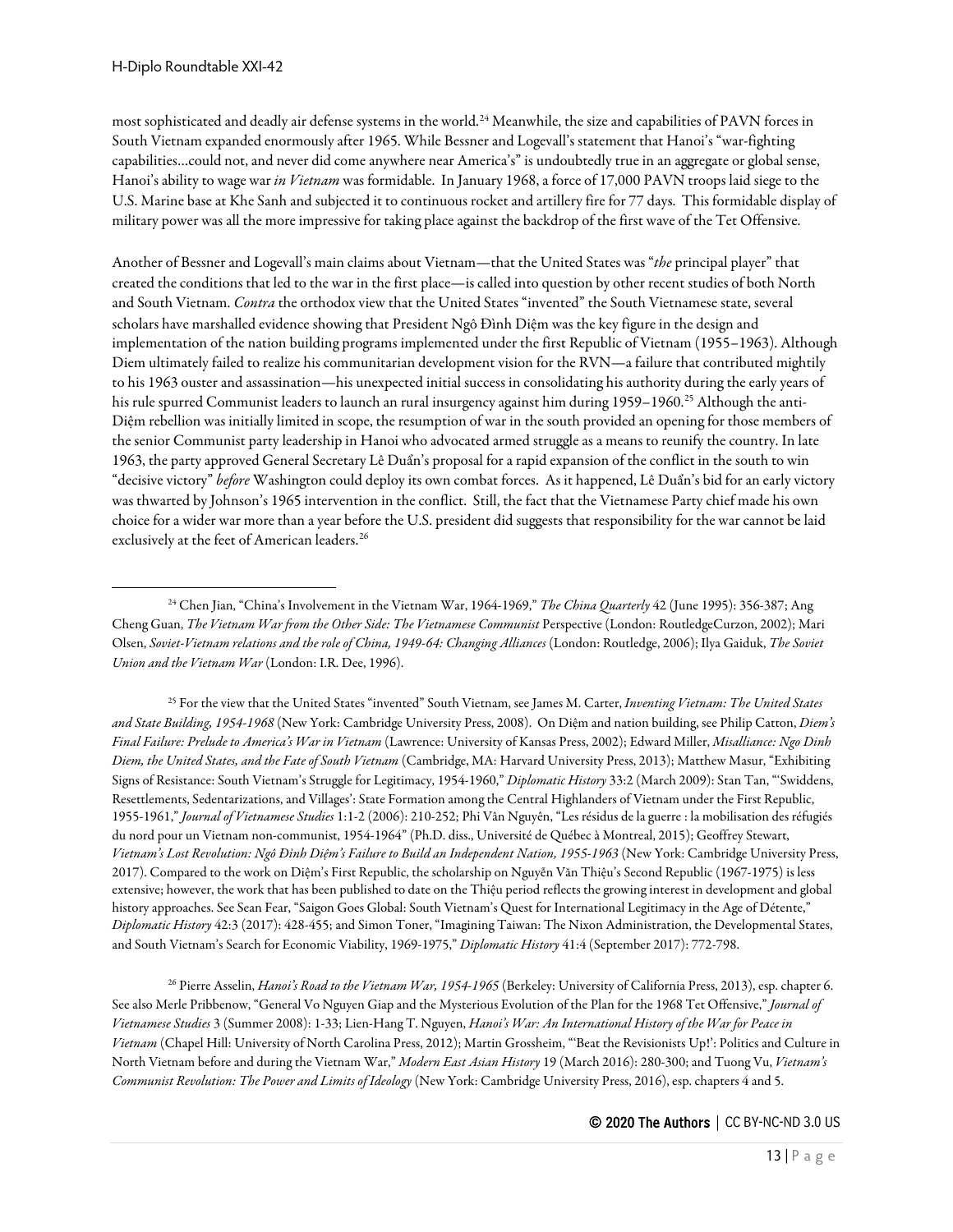Of all the claims that Bessner and Logevall put forward about Vietnam, the one that may be most at odds with recent scholarship has to do with civil war. Although the authors acknowledge that the Vietnam War "unquestionably pitted Vietnamese against Vietnamese," they still approvingly cite the 1974 remark of the antiwar activist Daniel Ellsberg that "a war in which one side is entirely financed and equipped and supported by foreigners is not a civil war." For Ellsberg, as for many orthodox historians, the notion that the Vietnam War may have been a civil war sits uncomfortably with their desire to see it as a war of national liberation—that is, as a conflict in which a united "Vietnamese people," led by the Vietnamese Communist Party, overcame U.S. imperialist aggression. But for those scholars who use Vietnamese archives and the testimony of ordinary Vietnameseto study the conflict, the civil war aspects of the Vietnam War are all too plain to see. As Christopher Goscha has pointed out in his pathbreaking *Vietnam: A New History*, "there has never been one Vietnam but several remarkably varied ones." In the era of the First and Second Indochina Wars, Goscha argues, the multiplicity of Vietnams helped give rise to the phenomena of "a savage war of sovereignties"—that is, bitter and recurring clashes among rival Vietnamese groups that overlapped with their conflicts with French and American forces.[27](#page-13-0) The twin themes of fragmented sovereignty and civil warfare in Modern Vietnamese history havealso been explored in compelling fashion by Brett Reilly. [28](#page-13-1)

Ellsberg's refusal to believe that that a war involving a foreign power could also have been a civil war would strike most scholars of civil wars as strange. David Armitage has pointed out that most civil wars become international conflicts without losing their civil war qualities.<sup>[29](#page-13-2)</sup> In addition, the Vietnam War featured countless instances of what the political scientist Stathis Kalyvas has described as "the logic of violence in civil war": the distinctive and highly localized forms of denunciation and violence associated with civil warfare.<sup>[30](#page-13-3)</sup> Bessner and Logevall are aware that these civil warfare dynamics were present in Vietnam, but they do not deem them very important. In a footnote, they agree with Goschathat Vietnam might well have been wracked by civil war even if the United States had not intervened there. But then they declare that "these disputes [among Vietnamese] would have played out locally [in the absence of U.S. intervention] and would have had little effect on the United States or the broader international system."

This last remark seems telling, insofar as it reveals as key feature of Bessner and Logevall's thinking about actors and events in the Global South during the post-1945 era. Their argument suggests that the international or global significance of those actors and events should be indexed according to the involvement of the United States, Thus, absent Washington's intervention, the Vietnam War is reduced to a series of "local disputes" with little or no impact outside the borders of Indochina. The possibility that those "local disputes" might have reflected or shaped broader international or transnational patterns—or broader trends in twentieth century postcolonial, development, or global history—is eclipsed by the paramount importance of the U.S. state, U.S. policymaking elites, and U.S. domestic politics.

By charging scholars of international and transnational history with "downplaying" American actors and American power in their analyses, Bessner and Logevall overlook the myriad and compelling ways in which those scholars are *integrating* the United States and its formidable power into the study of post-1945 foreign relations. It is precisely because these scholars are adopting global and other border-crossing perspectives that they are able to pursue this integrative agenda. But Bessner and

<sup>29</sup> David Armitage, *Civil War: A History in Ideas* (New York: Knopf, 2017), 8.

<span id="page-13-3"></span><sup>30</sup> Stathis Kalyvas, *The Logic of Violence in Civil Wars* (New York: Cambridge University Press, 2006).

<sup>27</sup> Christopher Goscha, *Vietnam: A New History* (New York: Basic Books, 2016), 3, 221-229.

<span id="page-13-2"></span><span id="page-13-1"></span><span id="page-13-0"></span><sup>28</sup> Brett Reilly, "The Sovereign States of Vietnam, 1945-1955," *Journal of Vietnamese Studies* 11:3-4 (2016): 103-139; and Brett Reilly, "Redefining the Origins of Vietnam's Civil War: the Cold War Conflict between Phan Bội Châu and Hồ Chí Minh in the 1920s-30s," Conference Paper presented at the Association of Asian Studies Annual Meeting, March 2017, [https://www.researchgate.net/profile/Brett\\_Reilly2.](https://www.researchgate.net/profile/Brett_Reilly2) See also John C. Schaefer, "Ngô Kha, Vietnam's Civil Wars, and the Need for Forgiveness," *Journal of Vietnamese Studies* 13:1 (2018): 1-41.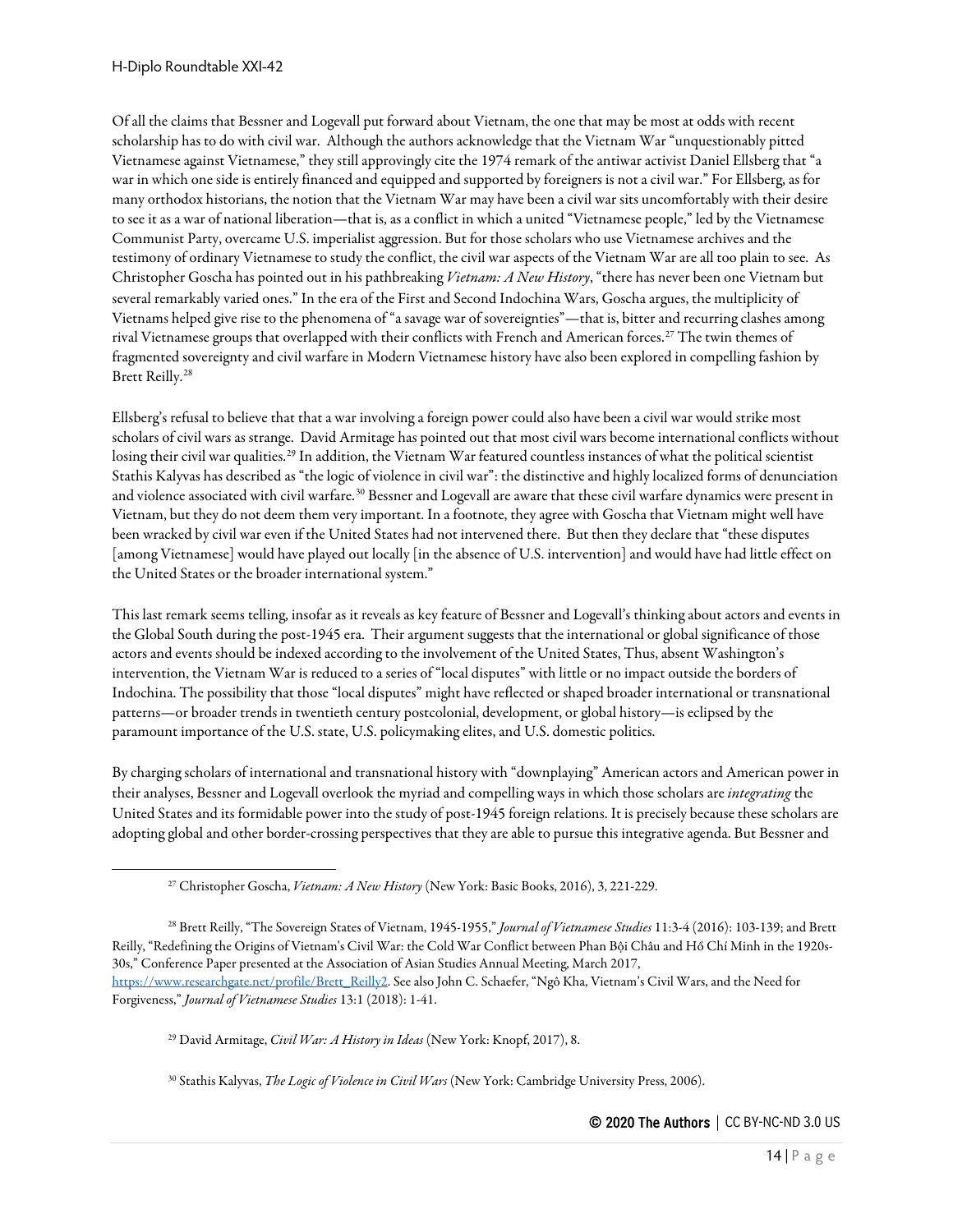Logevall seem to prefer an older approach, one in which non-American people, places, cultures, and societies remain in the outer reaches of their imagined U.S.-centric solar system. In their view, the study of American foreign relations needs to return to the orbit in which it has traditionally travelled: a path that circles tightly around the "sun" of American power.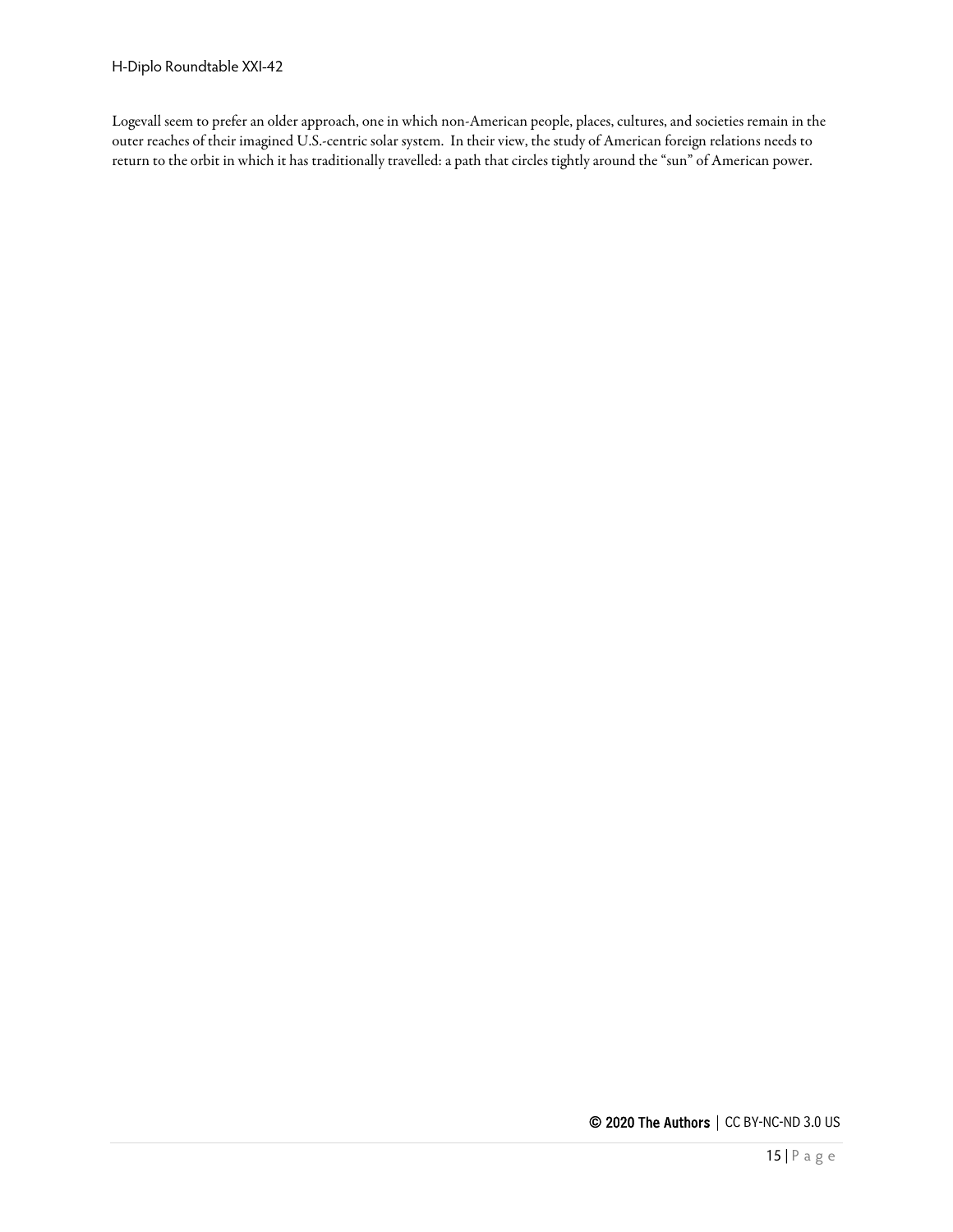## <span id="page-15-0"></span>Review by Michael Cotey Morgan, University of North Carolina at Chapel Hill

ost manifestos tear down enemies, bulldoze traditions, and demolish superstitions. This is not one of those manifestos. Daniel Bessner and Fredrik Logevall's program is extreme only in its moderation. They want  $\sf L$  historians to pay more attention to the making of American foreign policy, but emphasize out that it is just one **important subject** among many. Others might demand revolutions, and demolish superstitions.<br> **M** manifestos. Daniel Bessner and Fredrik Logevall's program is extreme only in its mo<br>
important subject among many. Others mi

The notion of rebalancing raises important questions about what progress looks like in the writing of history. Many classic works of international history appeared decades before the opening of the Soviet archives. Think of C.V. Wedgwood's *Thirty Years War*, A. J. P. Taylor's *Struggle for Mastery in Europe*, or Pierre Renouvin's *Les Origines immédiates de la guerre*, all of which drew on a multinational array of primary sources in multiple languages and examined events from the perspectives of all the major players.[31](#page-15-1) In the 1990s, historians of American foreign relations adopted these techniques when the archival gold rush empowered them to reexamine longstanding assumptions and draw innovative conclusions. Old approaches brought forth new ideas. Did this count as progress? The answer depends on what you want history to do.

Consider the end of the Cold War. If you want to explain how the Reagan and Bush administrations formulated their policies toward the Soviet Union, you could gather most of your evidence by following the paper trail from College Park to College Station and back (with side trips to Simi Valley). This task could keep diligent historians occupied for years, especially if they—following Bessner and Logevall's program—attended to the role of the CIA, Department of Defense, and Congress in shaping U.S. policy. If your primary interest is American history, this might be enough. After all, neither the diplomats at the Auswärtiges Amt nor the apparatchiks in the Kremlin called the shots in Washington. If, however, you wanted to explain how the Cold War itself ended, you would have to consider the policies of the USSR, West Germany, and several other countries besides. Your archival itinerary might start in the U.S., but it could not end there. And you would have to intertwine many national perspectives to tell a single global story. Neither approach is intrinsically superior to the other, but they start from different assumptions and ask different questions. Choosing between international history and the history of U.S. foreign relations is as much a matter of taste as a matter of reason.

Emphasizing their aesthetic and intellectual differences cannot, however, prevent them from overlapping. You might chronicle the drafting of President Ronald Reagan's National Security Decision Directive 32 (NSDD-32), for example, or the genesis of his Strategic Defense Initiative by referring to American documents. But if you wanted to determine the significance of those policies, you would need to put them in their international context. You would need to investigate how Soviet leaders responded to them. You would need non-American sources. Only then could you assess Reagan's role in ending the Cold War. The same pattern applies to most other milestones of U.S. foreign policy, both before and after 1945. To understand the Monroe Doctrine, you have to know something about the Royal Navy, the Congress of Vienna, and British Foreign Secretary George Canning. To understand the Open Door policy, you have to know something about the Qing dynasty, European imperial rivalries, and international trade flows. For these reasons, even scholars who care only about American history, assume the supremacy of American power, and accept the primacy of domestic American politics must go beyond the United States. International history and the domestic history of U.S. foreign relations need each other.

Public policy and public debate need them too. Bessner and Logevall provide a welcome reminder that these kinds of history matter, no matter your political preferences. Some scholars may assume that the study of diplomacy is inherently conservative or the study of social movements innately progressive. As theessay makes clear, however, this assumption is mistaken. Major decisions in the history of American foreign relations, whether the escalation of the Vietnam War in 1965 or the invasion of Iraq in 2003, to name two of the most controversial, demand historians'attention. But attention is not approval. The deeper analysis that Bessner and Logevall propose and the broader synthesis that they envision will help

<span id="page-15-1"></span><sup>31</sup> C.V. Wedgwood, *The Thirty Years War* (London: Jonathan Cape, 1938); A.J.P. Taylor, *The Struggle for Mastery in Europe, 1848–1918* (Oxford: Clarendon, 1954); and Pierre Renouvin, *Les Origines immédiates de la guerre (28 juin–4 août 1914)* (Paris: Alfred Costes, 1925).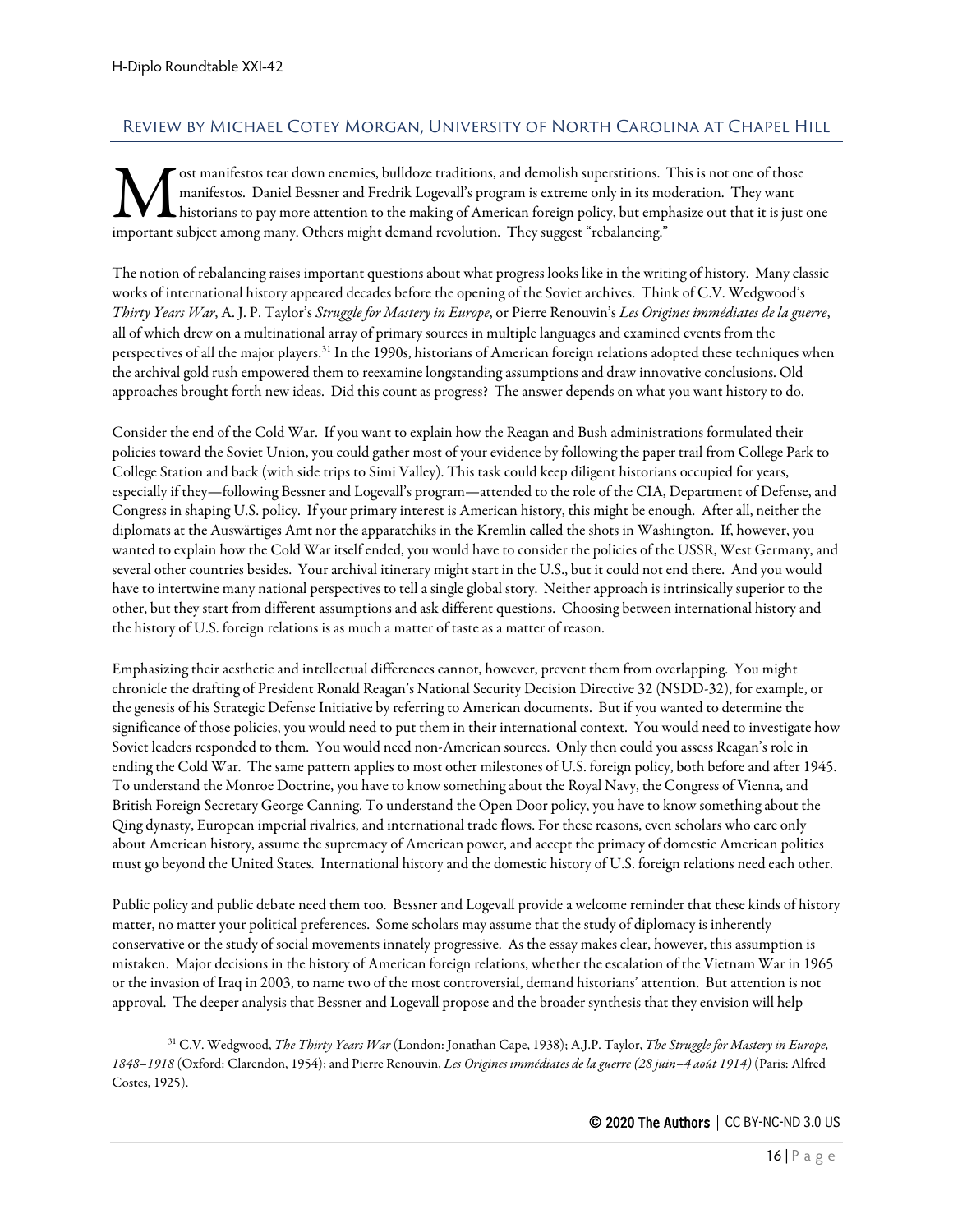scholars get beyond tired debates about the essential virtue or self-evident wickedness of American foreign policy. That would be a step toward real understanding—and a sign of real progress.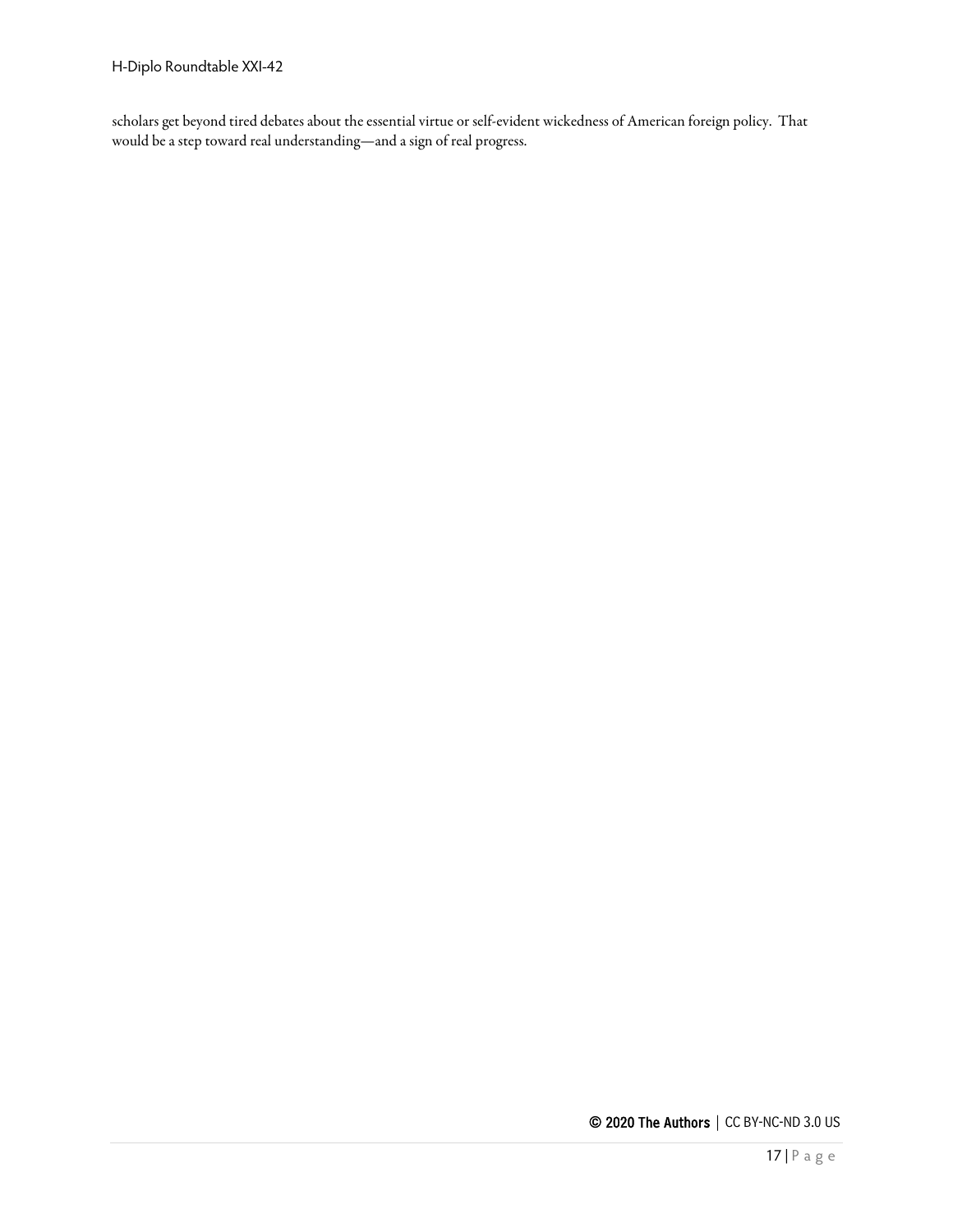## Review by Christy Thornton, Johns Hopkins University

<span id="page-17-0"></span>aniel Bessner and Fredrik Logevall's call to recenter U.S. state actors in foreign relations history has (re)opened an important conversation: what is gained and lost from broadening our perspectives on the role of the United States in the world? In seeking international and transnational influences on U.S. decision-making processes, they argue aniel Bessner and Fredrik Logevall's call to recenter U.S. state actors in foreign relations history has (re)opened an important conversation: what is gained and lost from broadening our perspectives on the role of the Uni argue, for parochial domestic reasons, involving electoral maneuverings or bureaucratic intrigue. Standing in the long shadow of the La Pietra debate on transnationalizing U.S. history, Bessner and Logevall fret that we have lost sight of what really mattered: the preponderance of U.S. power.<sup>[32](#page-17-1)</sup> If that debate two decades ago sparked Marilyn Young to ask, "where can the historian stand in order to lever the history of the United States off its assumed centrality?," they read Young as arguing that the weight of U.S. power means that no matter where scholars stand, their levers cannot move much.<sup>[33](#page-17-2)</sup> After 1945, the United States was "a global hegemon whose state exerted unprecedented influence on international affairs," and we should write like it.

The call to deeply investigate and understand the sources and nature of U.S. power is one I fundamentally support; it has motivated not only my scholarship but all of my professional and political work. But in their push to recenter U.S. state actors and domestic decision-making processes, Bessner and Logevall reproduce a vision in which the United States emerges in 1945 as a fully formed hegemonic power, already confident of the strategies and tools it will use to rule the world. From that point forward, the United States had the economic might, the military supremacy, and the cultural authority to impose a top-down vision on the world, its multilateral liberalism serving as a mere fig leaf for the projection of its raw power. This has long been the conventional view, shared by not only in the historiography of the United States and its foreign relations but by much of the social science theory that builds from it, in international relations, international political economy, and even some World-Systems analyses. It is a presumption, however, that actually tells us little about how the United States came to develop those tools, how it exercised its power, and how it learned, iteratively and over time, from the results of those exercises. In other words, it is a view that understands hegemony as a kind of given steady-state achievement of consensus, rather than a process of construction and continuous, uneasy maintenance. If we instead want to uncover and understand that process, I would propose a different analytic question: not how can historians re-center the United States, but instead, how did the United States come to *center itself*?

As a scholar of international political economy, I approach these issues through a particular lens: the history of development as a project of U.S. foreign relations. How did United States come to understand that international development, managed through multilateral institutions, would be a useful tool in the U.S. projection of power? Most conventional histories locate the birth of development squarely at the dawn of the Cold War, with Truman's 1949 announcement of his Point IV technical assistance programs. In constructing this argument, scholars for decades used precisely the sources that Bessner and Logevall call for us to return to: the archives of nitty-gritty policy decisions, of partisan political wrangling, of the pronouncements of powerful men pacing the halls of power in Washington. In writing the history of the Bretton Woods conference, for example, where U.S. Treasury officials oversaw the creation of the International Monetary Fund and the World Bank, historians read such sources to argue that development was of little concern. In the context of "Sterling-Dollar diplomacy"—high-level negotiations between the Great Britain as the declining hegemon and the U.S. as the rising one scholars argued that "the delegates at Bretton Woods gave little thought to the Fund's potential impact on the less-

<span id="page-17-2"></span><span id="page-17-1"></span><sup>32</sup> Contributions to the scholarly debate can be found in Thomas Bender, ed., *Rethinking American History in a Global Age* (Berkeley: University of California Press, 2002). For the report of the LaPietra conferences, see "The LaPietra Report: A Report to the Profession," online a[t https://www.oah.org/insights/archive/the-lapietra-report-a-report-to-the-profession/.](https://www.oah.org/insights/archive/the-lapietra-report-a-report-to-the-profession/) 

<sup>33</sup> Marilyn B. Young, "The Age of Global Power," in *Rethinking American History in a Global Age*, 275.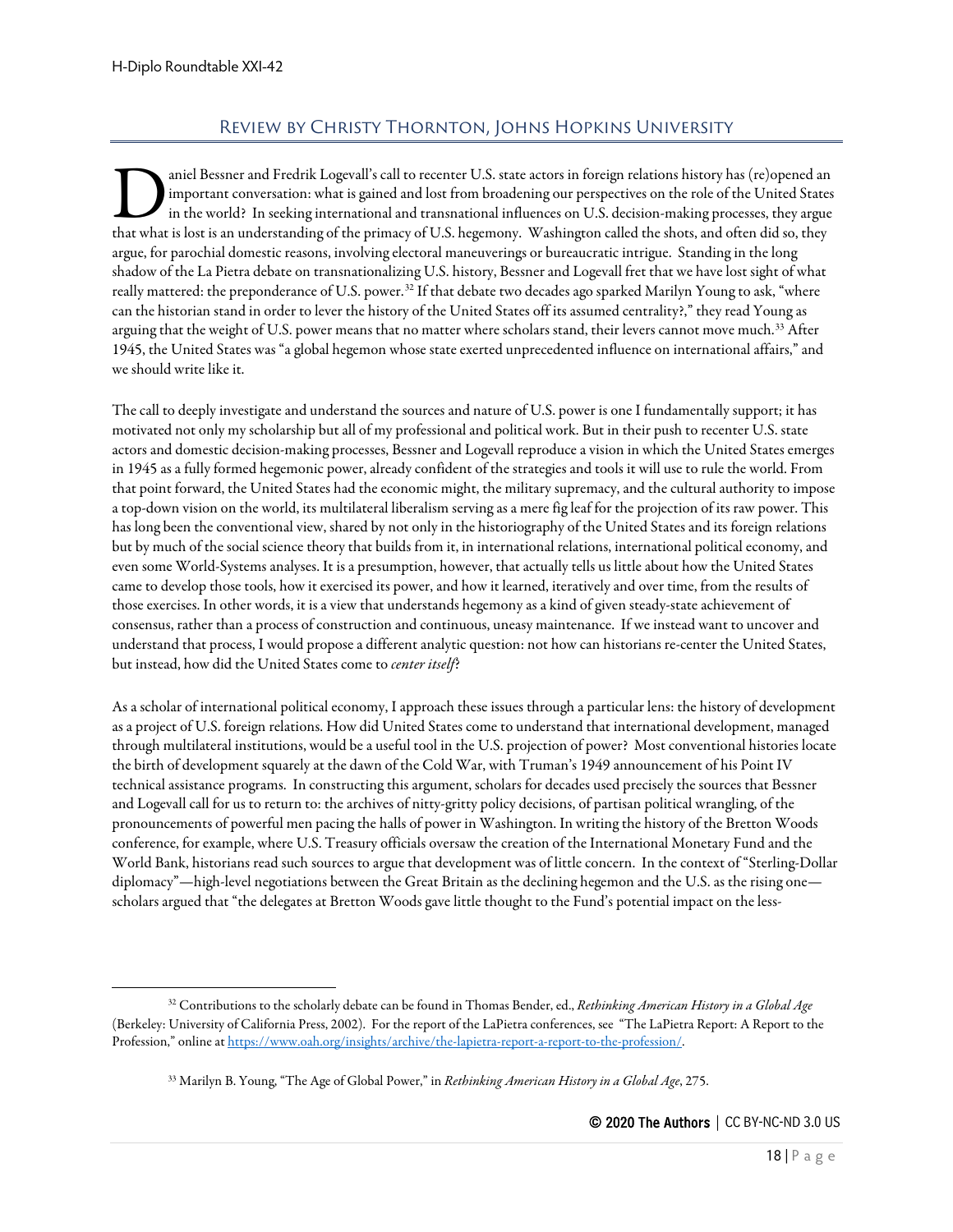developed countries."[34](#page-18-0) That the conference itself involved 44 countries, nearly half of which were from Latin America, was inconsequential: representatives of countries like Brazil and Mexico were there to "sign in the place for the signature," as one British Treasury official put it at the time.<sup>[35](#page-18-1)</sup>

Such a perspective did little to help scholars understand, for example, where the mandate for development came from: why did the United States choose to marshal its newfound economic power through multilateral institutions, like the new International Bank of Reconstruction and Development? Most scholars simply dismissed the institution as an unimportant afterthought, until Eric Helleiner took a broader international view in his groundbreaking *Forgotten Foundations of Bretton Woods*. By reading the archives of U.S. power for encounters with countries assumed to be subordinate and inconsequential, Helleiner in fact found a long history of engagement between U.S. officials and their Latin American counterparts, in particular. Looking beyond the parameters of the traditional great-power historiography, Helleiner was able to demonstrate that U.S. officials were much more concerned with development issues than the previous literature had understood—and that Latin American officials had, in important ways, driven the agenda for development through their repeated and forceful demands. U.S. policymakers, Helleiner found, "had a Latin American audience clearly in mind" when they set out to frame the institutions that would govern the global economy after the war.[36](#page-18-2) By refusing precisely the "causal hierarchies" that had long marked the literature and to which Bessner and Logevall champion a return, Helleiner produced an innovative new history of the origins of development that helped us understand issues long overlooked by those who simply assumed a topdown notion of U.S. hegemony. My own forthcoming book builds on Helleiner's analysis to uncover a long history of Mexican organizing for representation in international organizations and redistribution through multilateral institutions, and it traces how those demands shaped the strategies of U.S. policymakers.<sup>[37](#page-18-3)</sup> By reading Mexican sources alongside the archives of power in the United States and Great Britain, the book argues that the international development apparatus took the shape it did through an iterative, ongoing process through which the United States rejected, deflected, or coopted the demands made by Latin American actors.

While my own work demonstrates the influence of a country like Mexico on the ways that the United States approached its foreign economic policy, other important new work on the history of U.S.–Latin American economic engagement has additionally demonstrated how transnational encounters have deeply shaped the U.S. state policy processes long understood as purely domestic. Tore Olsson's recovery of the influence of Mexican agrarian ideas on New Deal rural policymaking, for example, or Amy Offner's examination of the influence of development programs undertaken in Colombia on the domestic War on Poverty are striking examples of the necessity of transnational scholarship for understanding not only how the United States approached economic policy abroad, but how those approaches changed U.S. policymaking at home.<sup>[38](#page-18-4)</sup> This work, of course, builds upon on a formidable literature on the cultural and social history of empire, showing how U.S.

<span id="page-18-1"></span><sup>35</sup> Christy Thornton, "Voice and Vote for the Weaker Nations: Mexico's Bretton Woods," in *Global Perspectives on the Bretton Woods Conference and the Post-War World Order*, G. Scott-Smith and J.S. Rofe eds. (London: Palgrave MacMillan, 2017), 150.

<span id="page-18-2"></span><sup>36</sup> Eric Helleiner, *Forgotten Foundations of Bretton Woods: International Development and the Making of the Postwar Order* (Ithaca: Cornell University Press, 2014), 26.

<span id="page-18-3"></span><sup>37</sup> Christy Thornton*, Revolution in Development: Mexico and the Governance of the Global Economy* (Oakland: University of California Press, 2020).

<span id="page-18-4"></span><sup>38</sup> Tore C. Olsson, *Agrarian Crossings: Reformers and the Remaking of the US and Mexican Countryside* (Princeton: Princeton University Press, 2017); Amy C. Offner, *Sorting Out the Mixed Economy: The Rise and Fall of Welfare and Developmental States in the Americas* (Princeton: Princeton University Press, 2019).

<span id="page-18-0"></span><sup>34</sup> Richard Gardner, *Sterling-Dollar Diplomacy: The Origins and the Prospects of Our International Economic Order* (New York: McGraw-Hill, 1969), xxi.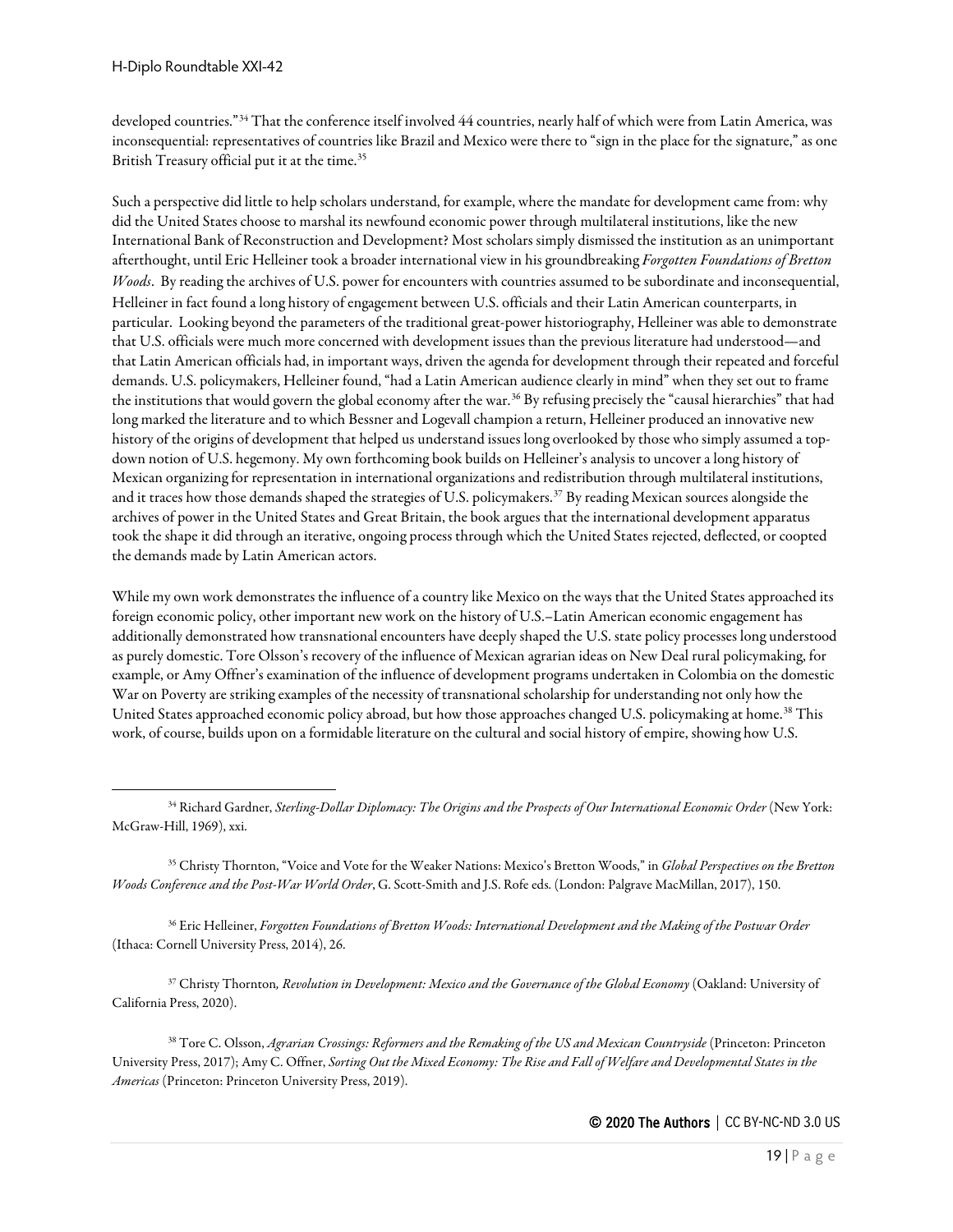engagement abroad has long shaped domestic approaches to everything from health and education to prisons and policing.<sup>[39](#page-19-0)</sup> Drawing from Aimé Césaire's "boomerang effect of colonization," this work questions the very dichotomy of foreign/domestic to which Bessner and Logevall want us to return.<sup>[40](#page-19-1)</sup>

In reinforcing such a dichotomy and theorizing "causal hierarchies," Bessner and Logevall harken back to James Rosenau's theory of the primacy of the "domestic sources of foreign policy," first advanced in the 1960s.<sup>41</sup> They thereby conjure a world in which the United States acts, and the rest of the world can merely react.Expressing a skepticism toward the scholarly recovery of heroic but ultimately futile resistance from below—a pursuit perhaps acceptable for area studies scholars, but not for the study of U.S. power—they seem to imply that such resistance is the *only* kind of action available to actors outside the United States. In their theory of international affairs, they consign what happens outside the corridors of power in Washington to the realm of the "effects and limits of American foreign policy," but argue that focusing on subordinate actors tells us little about "sources and nature of U.S. power." They therefore conjure domestic *subjects*, which are both empirically sealed off and analytically separable from the foreign *objects* of U.S. policy. In such a world, subordinate actors may have been able to avoid or fight off the imposition of U.S. prerogative in their local context, but even having done so does not—indeed, cannot—alter the practices of U.S. power itself. This is certainly how many of the actors they study might have understood and narrated their own actions; the archival record is rife with what John and Richard Toye called the "arrogant attitudes toward and casual dismissal of the developing countries' views."[42](#page-19-3) As Marilyn Young warned elsewhere in the essay that Bessner and Logevall cite, however, hewing too closely to actors' categories can produce"a rendering of U.S. history that reproduces U.S. ideology."[43](#page-19-4) As she warned us, this is a fine line to walk.

Ultimately, a perspective that is attentive to the transnational and multidirectional influences on U.S. policy-making is one that understands hegemony not as a fact, an achieved steady state, but rather as a process characterized by "contention, struggle, and argument," as William Roseberry argued.<sup>[44](#page-19-5)</sup> Antonio Gramsci famously insisted that understanding hegemony required not simply understanding the actions of the dominant classes, but also uncovering the actions of the subaltern classes, "their active or passive affiliation to the dominant political formations, their attempts to influence the programmes of these formations in order to press claims of their own, and the consequences of these attempts in determining processes of decomposition, renovation, or neo-formation."[45](#page-19-6) Using such a perspective to understand global economic governance, as my work does, requires a conception of the U.S. rise to power as structured by what the sociologists Julian Go and George Lawson call the dynamics of "interactive multiplicity," in which the mechanisms for the projection of U.S. power were

<sup>40</sup> Aimé Césaire, *Discourse on Colonialism*, trans. Joan Pinkham (New York: Monthly Review Press, 2000 [1950]), 41.

<sup>41</sup> James N. Rosenau, ed., *Domestic Sources of Foreign Policy* (New York: Free Press, 1967).

<span id="page-19-3"></span><span id="page-19-2"></span><sup>42</sup> John Toye and Richard Toye, *The UN and Global Political Economy Trade, Finance, and Development* (Bloomington: Indiana University Press, 2004), 13.

<sup>43</sup> Young, "The Age of Global Power," 275.

<span id="page-19-5"></span><span id="page-19-4"></span><sup>44</sup> William Roseberry, "Hegemony and the Language of Contention," in Gilbert M. Joseph and Daniel Nugent, eds., *Everyday Forms of State Formation: Revolution and the Negotiation of Rule in Modern Mexico* (Durham: Duke University Press, 1994), 360.

<span id="page-19-6"></span><sup>45</sup> Antonio Gramsci, *Selections from the Prison Notebooks of Antonio Gramsci*, ed. Quintin Hoare and Geoffrey Nowell Smith (New York: International Publishers, 1971), 52.

<span id="page-19-1"></span><span id="page-19-0"></span><sup>39</sup> See, for example, Gilbert M. Joseph, Catherine Legrand, and Ricardo Salvatore, eds., *Close Encounters of Empire: Writing the Cultural History of U.S.–Latin American Relations* (Durham: Duke University Press, 1998); Stuart Schrader, *Badges without Borders: How Global Counterinsurgency Transformed American Policing* (Oakland: University of California Press, 2019).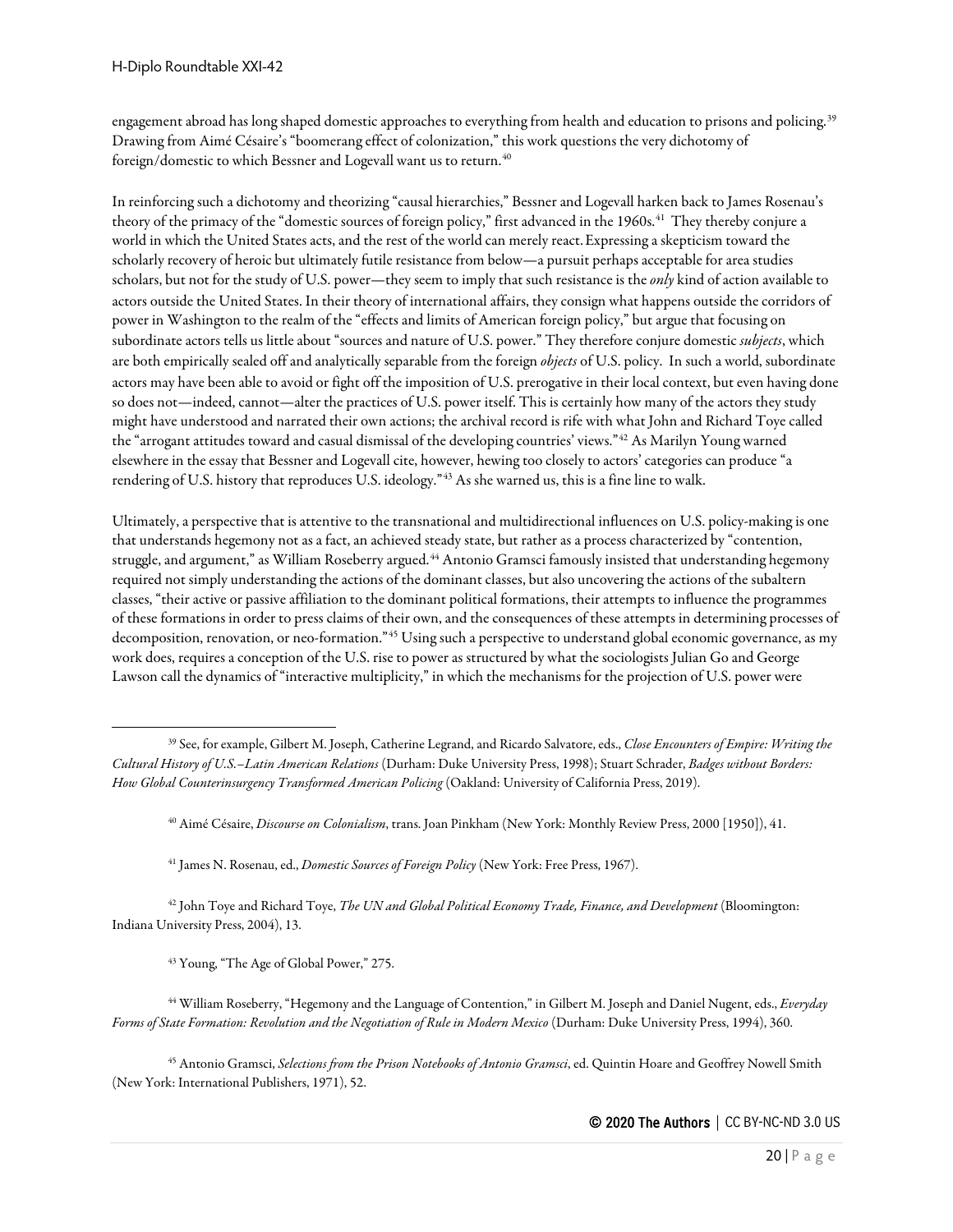"formed and reformed through interactions with actors assumed to be external to or subordinate to them."[46](#page-20-0) Paying close attention to these processes requires, then, using the concept of hegemony as Roseberry implored: "not to understand consent but to understand struggle."[47](#page-20-1) It remains crucial that scholars concerned with investigating the role of the United States in the world uncover this struggle—precisely in order uncover its complicated, contradictory, and often surprising consequences for the ways the United States centered itself in the postwar world order.

<span id="page-20-1"></span><span id="page-20-0"></span><sup>46</sup> Julian Go and George Lawson, "For a Global Historical Sociology," in Go and Lawson, eds., *Global Historical Sociology* (New York: Cambridge University Press, 2017), 23-28.

<sup>47</sup> Roseberry, "Hegemony and the Language of Contention," 360.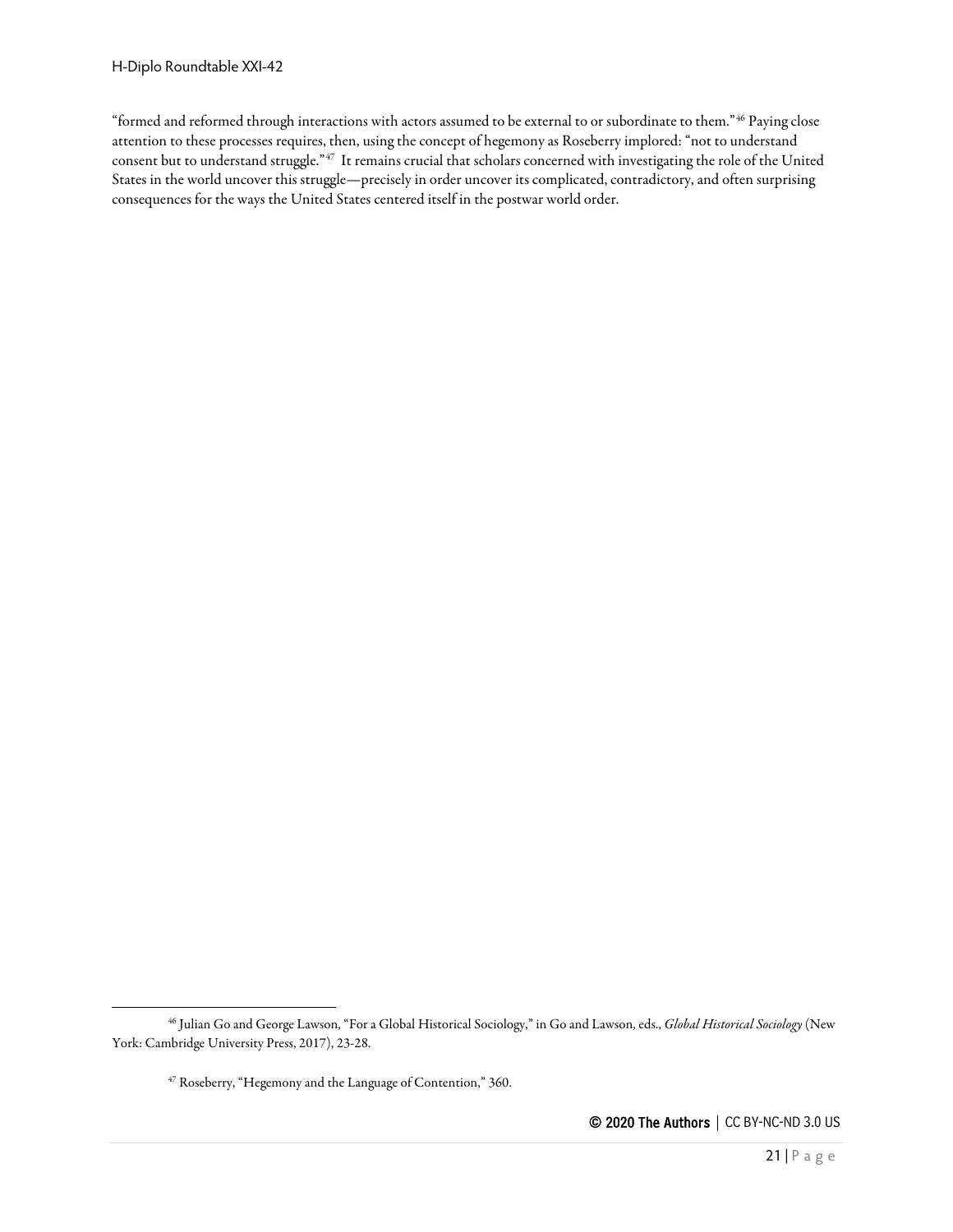# <span id="page-21-0"></span>Response by Daniel Bessner, University of Washington, and Fredrik Logevall, Harvard University

irst, big thanks to Daniel Immerwahr for organizing this roundtable and also to Adom Getachew, Edward Miller, Michael Cotey Morgan, and Christy Thornton for their thoughtful and probing responses to our piece. We have learned a great deal from these scholars, and we're pleased to have the opportunity to reflect on their criticisms. F

Let us begin by reiterating what we do *not* argue in our piece. First, we don't assert that domestic history should be the only history that scholars of U.S. foreign relations examine. Quite the contrary. Ours is a call for plurality, in which domestic and international history occupy relatively equal positions in the field. Second, we don't claim that the United States has always achieved what it wanted in the world. Anyone familiar with our individual writings knows we hold no such view. Rather, we maintain that the nation, due to its overwhelming power, has *shaped* the course of global history after 1945 more than other states, groups, and movements have done. This holds whether or not the United States reached its goals. Finally, we don't suggest that domestic processes *always* influenced events more than international and transnational phenomena, merely that they *often* did.

It's heartening to see that most of the reviewers welcome our desire, as Thornton puts it, to "investigate and understand the sources and nature of U.S. power." Nonetheless, we also think that some of the responses mischaracterize and misunderstand the piece and our intentions.

Most importantly, we do not argue, to again borrow Thornton's apt phrasing, that "the United States emerge[d] in 1945 as a fully formed hegemonic power." What we do maintain is that the United States emerged from World War II as the world's preponderant power—it controlled a mammoth military machine, was the globe's financial and industrial center, enjoyed enormous prestige and goodwill, and effectively dominated recently-created international organizations.

But this does not imply that we believe, as Thornton suggests, that in 1945 the United States was "already confident of the strategies and tools it [would] use to rule the world" or that throughout the Cold War U.S. hegemony was in a "steadystate." The practices of American hegemony transformed over time, moving in new and unanticipated directions.

However, the admittedly dynamic nature of U.S. power does not indicate that American hegemony itself was ever truly in question. Though Getachew is surely correct to emphasize that we must problematize American power and "atten[d] to the multiple modalities, rationalities and structures through which it was made," we must simultaneously never overlook the fact that this power remained remarkably stable over time and exerted concrete, and sometimes deadly, effects on the world. No matter how much one problematizes a bomb, it will still kill you.

Thornton is also right to declare that accepting the reality of U.S. hegemony doesn't tell us much "about how the United States came to develop … [the] tools [of empire], how it exercised its power, and how it learned, iteratively and over time, from the results of those exercises." She suggests that we could best explore these issues by examining U.S. interactions with other world powers in the international sphere. This is sometimes true, but not always. For example, can we best examine the development of the national security state, the military-industrial complex, or the military-intellectual complex organizations and networks that are crucial to promoting and enacting U.S. hegemony—through an international lens? Can we best analyze why President Lyndon B. Johnson escalated in Vietnam by focusing on the U.S. relationship with other nations? Our assertion in our essay is that, no, to answer these and many other questions historians must center the domestic and immerse themselves in American archival sources, American newspapers, and American oral histories. At the same time, we appreciate that research in international archives can illuminate U.S. decision-making. In the case of Johnson and Vietnam, for instance, foreign archives reveal that allied governments felt certain that in 1964 Johnson viewed all Vietnam options through the lens of his legislative agenda and the upcoming election.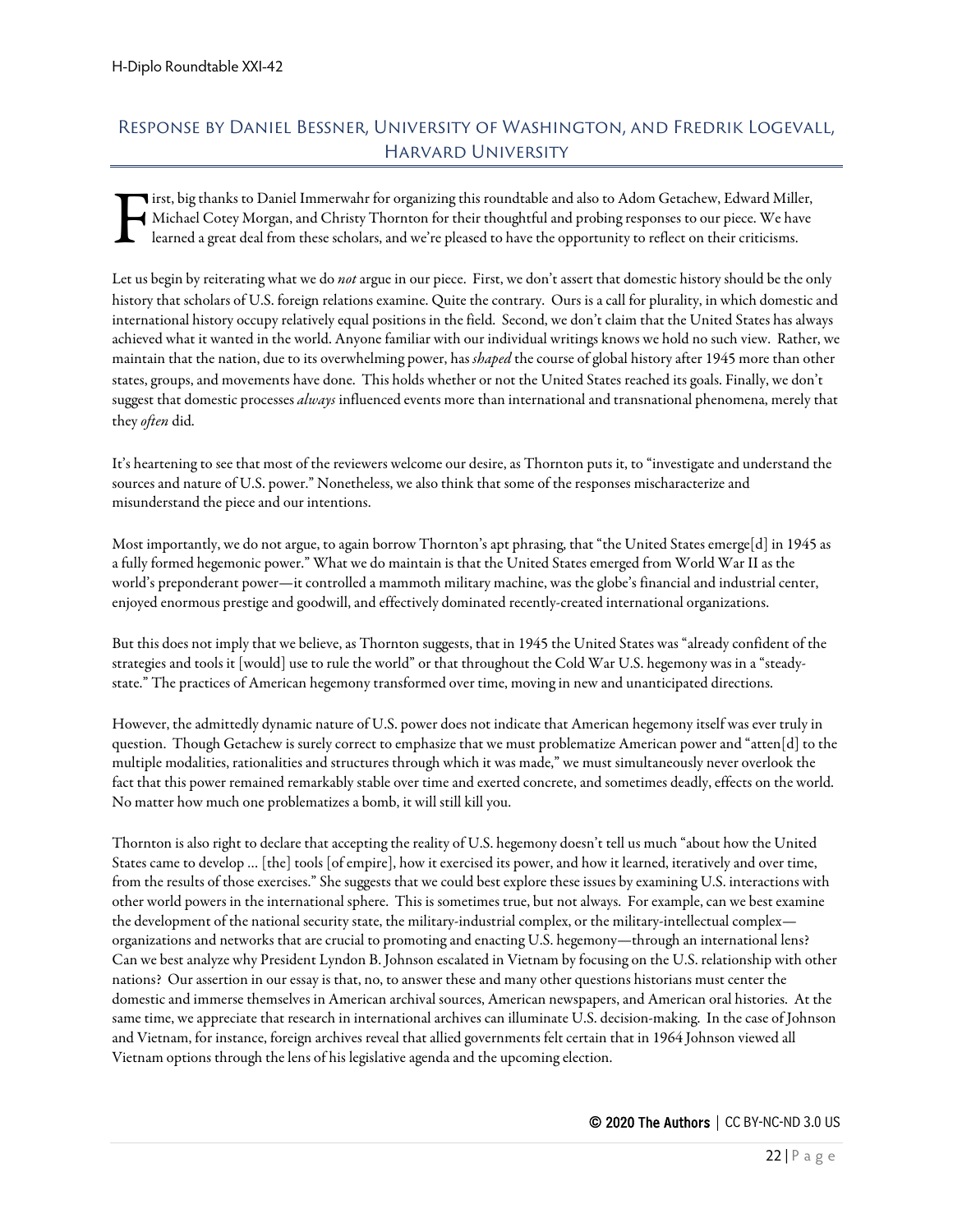By no means do we maintain that historians should *always*center domestic phenomena. Thornton is undoubtedly correct when she argues, as she does in her forthcoming monograph, "that the international development apparatus took the shape it did through an iterative, ongoing process through which the United States rejected, deflected, or coopted the demands made by Latin American actors." We don't claim, and don't believe, that these sorts of interactions are immaterial; rather, we argue that the centrality of international and transnational phenomena should not be presumed. The best scholarship like Thornton's—doesn't assume their importance, but demonstrates it.

Thornton further finds fault with our article for, she says, presenting foreign actors as "objects" and U.S. actors as "subjects." For us, this is primarily an empirical matter. There's a reason that, to borrow a quotation Thornton deploys, John and Richard Toye noted that American archives are filled with "arrogant attitudes toward and casual dismissal of the developing countries' views": it's because U.S. policymakers viewed "Third World" nations primarily in relation to their own concerns—i.e., as objects. We don't quite see how appreciating this fact "reproduces U.S. ideology" (to borrow the Marilyn Young quotation that Thornton cites) so much as confronts it.

Several of the respondents criticize our supposed reification of the foreign/domestic dichotomy, asserting that recent scholarship demonstrates that this dualistic framing is a construction that doesn't reflect the complexities of historical "reality." Well, yes, but the same can be said for all categories of analysis—not only foreign and domestic, but international and transnational as well—each of which necessarily introduces its own conceptual and interpretive narrowness. No historical phenomenon is ever solely "foreign," "domestic," "international," or "transnational." As scholars, we decide which of these constructed categories we privilege and why we are doing the privileging.

Simply put, it's not more "accurate," in either an ontological or epistemological sense, to privilege international and transnational approaches over other interpretive frameworks. Whether or not one deploys these should depend, as Morgan suggests in his response, on the research questions one is trying to answer and the historiographical goal one hopes to achieve.

As Morgan writes, "international history and the domestic history of U.S. foreign relations need each other." We couldn't agree more. As we aver in our article, in coming years historians should attempt "to incorporate the insights of a reinvigorated domestic history of American foreign relations with those produced by international and transnational historians. This will enable the writing of scholarly works that encompass a diversity of spatial geographies and provide a fuller account of the making, implementation, effects, and limits of U.S. foreign policy."

Getachew, for her part, raises an important question when she asks why "the rise of the transnational appears to coincide with the fall of the Soviet Union and the emergence of the United States as the world's sole global hegemon." We gesture toward an answer in our essay, but allow us to offer a fuller response here.

Recently, a number of scholars, including Immerwahr, have suggested that a defining feature of the U.S. empire is that it's "hidden": from the nation's founding until the present day, U.S. citizens have repeatedly chosen not to see the genocide, bloodshed, and oppression upon which their nation's power rests.<sup>[48](#page-22-0)</sup>

From one perspective, the international and transnational turns were the latest instantiations of such "unseeing." By turning their gaze away from the United States (and especially the U.S. state) at the moment of its imperial ascendancy, scholars who emphasized the causal agency of foreign and nonstate actors *implicitly*absolved the nation of responsibility for the world it created and now dominated. Ironically, then, some historians reinforced the American exceptionalism at which the

<span id="page-22-0"></span><sup>48</sup> Daniel Immerwahr, *How to Hide an Empire: A History of the Greater United States* (New York: Farrar, Straus and Giroux, 2019).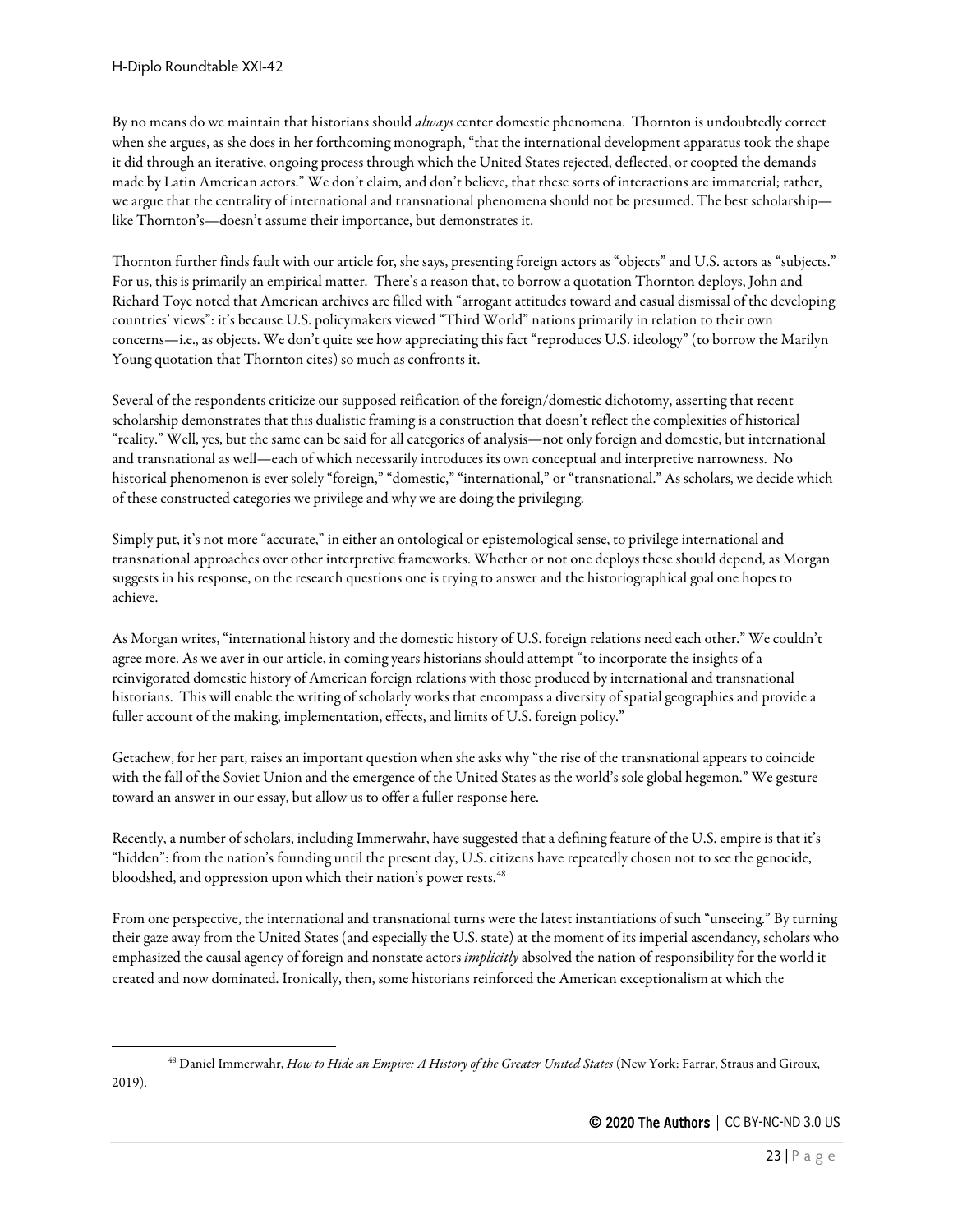international and transnational turns supposedly took aim, by portraying the United States as the only hegemon in world history that did not direct international affairs—an empire of innocence.

This is not to say that scholars ignored the sometimes-dreadful consequences of U.S. foreign policy on peoples abroad; many, in fact, highlighted these. Still, the general trend to decenter the United States and its state at the zenith of the nation's power had the perverse effect of downplaying the latter at the very moment it was most apparent and should have been most questioned.

Getachew further asks us to explore the "historical condition and context" to which our call to recenter the United States is directed. This is a crucial query that we must answer as individuals. Bessner's interest in exploring the domestic origins of U.S. global supremacy emerged from his coming of age in the 1990s and 2000s, when U.S. foreign policy elites considered themselves to belong to the "indispensable nation" upon which global peace and prosperity relied. This perspective, which he believes was steeped in a chauvinistic and peculiarly *American* reading of international history, compelled the United States to retain its imperial position after the Soviet Union's collapse and helped engender the disastrous interventions in Afghanistan, Iraq, and Libya. As such, he is interested in analyzing, first, the sources of this *Weltanschauung* (which he maintains can be found primarily, if not solely, in domestic histories), and, second, the development of the domestic institutions and networks that enabled the United States to become and remain the world's prime military and economic power. Bessner thus maintains that recentering the United States will produce the "critical histories of our present" for which Getachew advocates.

Logevall has long been interested in the foreign-domestic nexus in U.S. diplomacy, or what he and Campbell Craig in their book *America's Cold War* refer to as the "intermestic."[49](#page-23-0) His main current research project is a two-volume "life and times" biography of John F. Kennedy, in which he seeks to contextualize Kennedy's life by situating it within the extraordinary rise of the United States to great-power- and then superpower-status. Kennedy was born mere weeks after U.S. entry in World War I; he died in late 1963, when the nation was arguably at the apex of its international sway. Explicating the domestic and international forces that brought about this unprecedented global ascendancy is a core objective of the project. Both of us are also struck by the decline in recent years of faculty in leading American history departments who list U.S. foreign policy as a main area of specialization, and the (not coincidental) decrease in the number of Ph.D. applicants seeking to do research in the field.

Ultimately, the stories historians choose to tell reflect their own unique desires, concerns, and interests. Nevertheless, as Getachew implies, one must always consider the functions one's scholarship serves in the present moment. Though postmodern critics were correct to assert that historians can never produce a "master narrative" that reflects history *wie es eigentlich gewesen*, it is also true that historical narratives have real effects on the world (as the discord over the *New York Times*' "1619 Project" indicates). In this moment, when the U.S. role in the world is a topic of intense public discussion, it's crucial that historians offer a synthetic narrative that articulates the failures, successes, tragedies, and ironies of post-World War II American foreign policy.

International and transnational approaches, which often illuminate the effects U.S. foreign policy has had abroad (whether harmful or benign), are critical to this project. In fact, we repeatedly underline their historiographical importance in our article, and are therefore mystified by Miller's claim that we "do not clearly explain what the fate of international and transnational history might be under [our] 're-centered' paradigm." Our argument is simply that international and transnational approaches should be complemented by a renewed emphasis on the domestic.

At the end of his piece, Miller writes that our article promotes an approach "in which non-American people, places, cultures, and societies remain in the outer reaches of [our] imagined U.S.-centric solar system." Such phrasing suggests that Miller has

<span id="page-23-0"></span><sup>49</sup> Campbell Craig and Fredrik Logevall, *America's Cold War: The Politics of Insecurity* (Cambridge: The Belknap Press of Harvard University Press, 2009).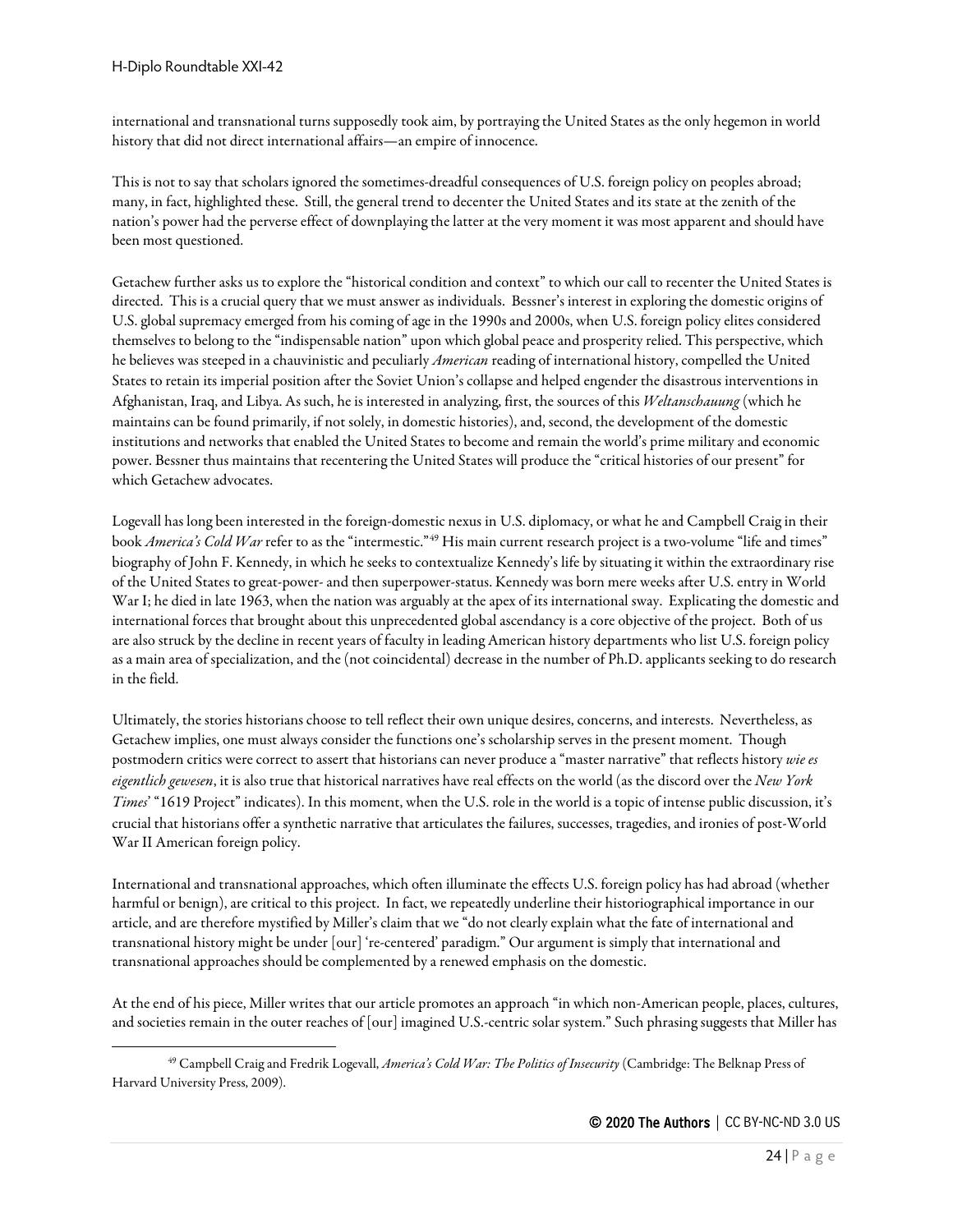mistakenly taken our desire to recenter the United States as an indication of our disinterest in foreign peoples' lives. Nothing could be further from the truth. One of us is himself foreign-born and raised, for starters. Furthermore, we both have explored non-American actors in our own work—Bessner's first book was a biography of an exile from National Socialism, and Logevall from the start of his career has sought to place the history of U.S. foreign relations in its wider international and domestic political context.[50](#page-24-0) Simply put, our view of the past, present, and future of U.S. foreign relations is profoundly informed by scholarship that has demonstrated its deep impact on other countries.

Contrary to Miller's claim, we do not argue that the link between power and causality can "be explained merely by tallying up the relative military, administrative, or economic clout of individual actors and seeing who has the biggest overall total." Nor would we deny that U.S. power is "mediated by local politics, institutions, and social practices," or that international and transnational approaches are vitally important in understanding "the deployment and effects of U.S. power in foreign contexts."

Miller emphasizes that non-U.S. actors had (and have) agency in international affairs. Of course they did (and do). Would any subscriber to H-Diplo disagree? Our point is that in the era of U.S. hegemony this agency was (and is) radically circumscribed. Put another way, scholars of American foreign relations must never allow the trees of local agency to force our gaze away from the forest of U.S. primacy—a primacy that structured world, and often local, politics. This is why we believe, as Miller puts it, that "any inquiry into post-1945 U.S. foreign relations ought to begin and end with the United States and its 'overweening power.'" This power need not be—should not be, must not be—the focus of all works of scholarship, but it seems to us that keeping it in mind is crucial to understanding the nature and limits of the local agency whose importance Miller underlines.

Miller's emphasis on local agency and his discussion of the role North Vietnam played in the war's escalation in the mid-1960s point to important bones of contention among scholars, and reasonable people can arrive at different conclusions about these issues. We disagree with his assessments, as our article makes clear.

Miller makes much of Hanoi's late-1963 decision in favor of a "rapid expansion of the conflict," but no "rapid expansion" occurred in the months thereafter. He speaks of a "major escalation" of the war by Communist leaders in the spring of 1964, but provides no support for this curious claim. And certainly, the tens of thousands of pages of official documentation available on the U.S. side don't support his suggestion that Washington upped its involvement in 1964-1965 in response to major escalatory moves by Hanoi. On the contrary, U.S. officials believed through the spring of 1965 that Hanoi hoped to *avoid* a large-scale war. (We've seen no compelling evidence that they were wrong in this assessment.) Lyndon Johnson and his aides "Americanized" the war in March-April 1965 because they determined that the Saigon government was on the verge of defeat at the hands of the southern insurgency—an insurgency they believed was supported and probably directed by Hanoi, but nevertheless an insurgency. It would have been news to them that North Vietnam had initiated a dramatically stepped-up war to which they needed to retaliate.

Miller dismisses our skepticism that the Second Indochina War was a civil war. That's his prerogative, of course, and we recognize that judgments here depend partially on what one believes constitutes *civil war*. Still, we're confident that most students of the war would agree with our twin claims: first, that there were deep divisions among and between Vietnamese; and second, that, "absent first French and then American military intervention, [it's unlikely] there would have been a decades-long, large-scale, and, especially, globalized, Vietnam War at all."[51](#page-24-1)

<span id="page-24-0"></span><sup>50</sup> Daniel Bessner, *Democracy in Exile: Hans Speier and the Rise of the Defense Intellectual* (Ithaca: Cornell University Press, 2018); Fredrik Logevall, *Choosing War: The Lost Chance for Peace and the Escalation of War in Vietnam* (Berkeley: University of California Press, 1999).

<span id="page-24-1"></span><sup>&</sup>lt;sup>51</sup> The analysis of the war by Daniel Ellsberg, who witnessed it up close for many years, is considerably more complex than Miller allows. See Daniel Ellsberg, *Secrets: A Memoir of Vietnam and the Pentagon Papers* (New York: Viking, 2002); idem, *Papers on the*